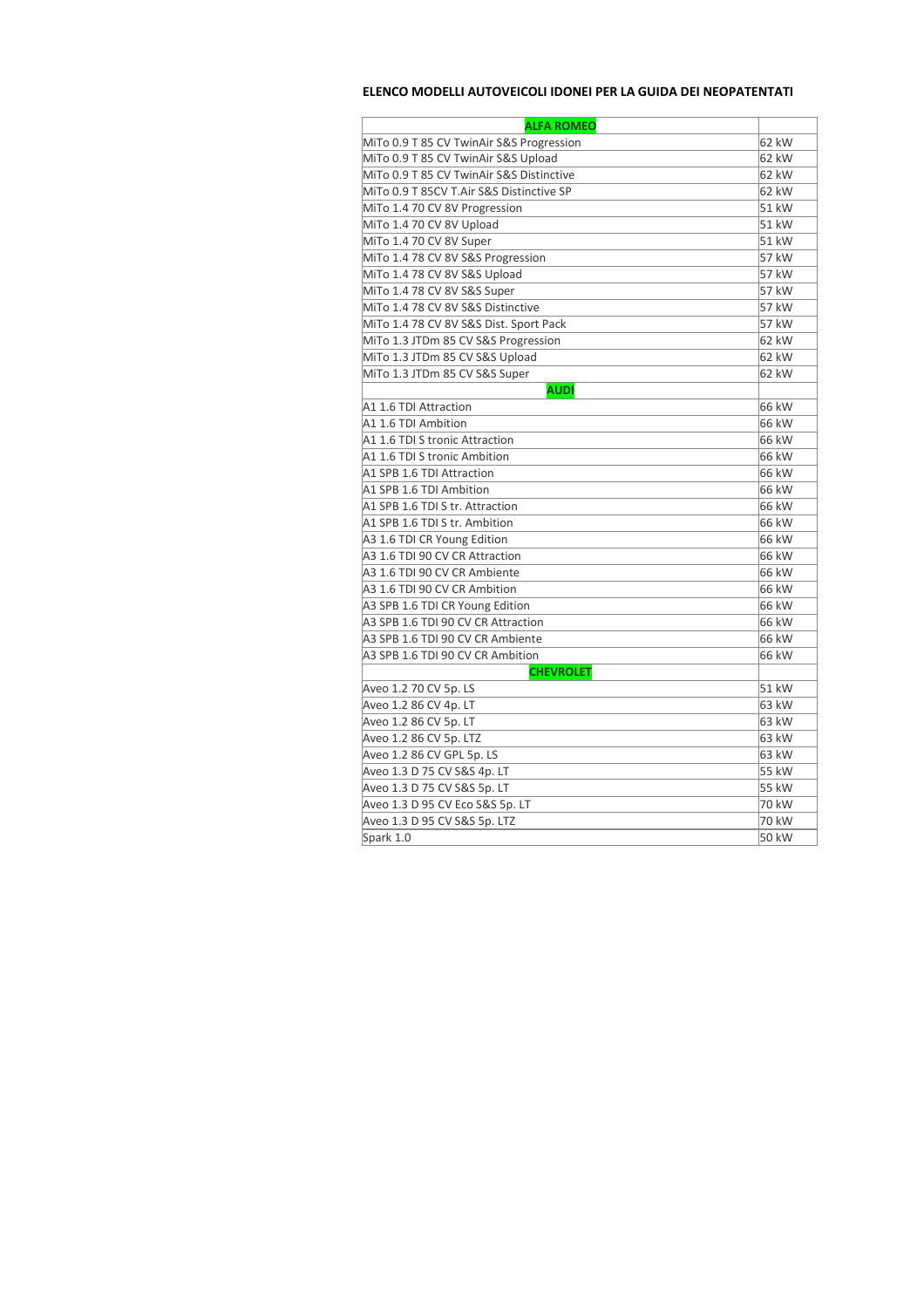| Spark+1.0                                | 50 kW |
|------------------------------------------|-------|
| Spark 1.0 LS                             | 50 kW |
| Spark 1.0 GPL Eco Logic                  | 50 kW |
| Spark+ 1.0 GPL Eco Logic                 | 50 kW |
| Spark 1.0 LS GPL Eco Logic               | 50 kW |
| <b>CITROEN</b>                           |       |
| Berlingo Multispace 1.6 HDi 75 Seduction | 55 kW |
| Berlingo Multispace 1.6 HDi 90 Seduction | 68 kW |
| Berlingo Multispace 1.6 HDi 90 XTR       | 68 kW |
| Berlingo Multispace 1.6 HDi 90 Collect.  | 68 kW |
| Berlingo Multispace 1.6 HDi 90 Selection | 68 kW |
| Berlingo Multisp. 1.6 e-HDi 90 CMP6 Sed. | 68 kW |
| Berlingo Multisp. 1.6 e-HDi 90 CMP6 XTR  | 68 kW |
| Berlingo Multisp. 1.6 e-HDi 90 CMP6 Col. | 68 kW |
| Berlingo Multisp. 1.6 e-HDi 90 CMP6 Sel. | 68 kW |
| Berlingo 1.6 HDi 75 Multispace           | 55 kW |
| Berlingo 1.6 HDi 90 Multispace           | 68 kW |
| Berlingo 1.6 HDi 90 XTR Theatre          | 68 kW |
| Berlingo 1.6 HDi 90 Silver Selection     | 68 kW |
| Berlingo 1.6 e-HDi 90 air. CMP6 Multisp. | 68 kW |
| Berlingo 1.6 e-HDi 90 air. CMP6 S. Sel.  | 68 kW |
| Berlingo 1.6 e-HDi 90 air. CMP6 XTR Th.  | 68 kW |
| C-Zero Full Electric airdream Attraction | 49 kW |
| C-Zero Full Electric airdream Seduction  | 49 kW |
| C-Zero Full Electric airdream            | 49 kW |
| C1 1.0 3p. Attraction                    | 50 kW |
| C1 1.0 5p. Attraction                    | 50 kW |
| C1 1.0 3p. Seduction                     | 50 kW |
| C1 1.0 5p. Seduction                     | 50 kW |
| C1 1.0 3p. CMP Seduction                 | 50 kW |
| C1 1.0 5p. CMP Seduction                 | 50 kW |
| C1 1.0 5p. Exclusive                     | 50 kW |
| C1 1.0 5p. CMP Exclusive                 | 50 kW |
| C1 1.0 5p. Limited                       | 50 kW |
| C1 1.0 3p. DeeJay                        | 50 kW |
| C1 1.0 5p. DeeJay                        | 50 kW |
| C1 1.0 3p. CMP DeeJay                    | 50 kW |
| C1 1.0 5p. CMP DeeJay                    | 50 kW |
| C1 1.0 3p. Exclusive                     | 50 kW |
| C1 1.0 3p. CMP Exclusive                 | 50 kW |
| C-Zero Full Electric airdream Attraction | 49 kW |
| C-Zero Full Electric airdream Seduction  | 49 kW |
| C-Zero Full Electric airdream            | 49 kW |
| C3 1.1 Attraction                        | 44 kW |
| C3 1.1 Seduction Limited                 | 44 kW |
| C3 1.1 Exclusive                         | 44 kW |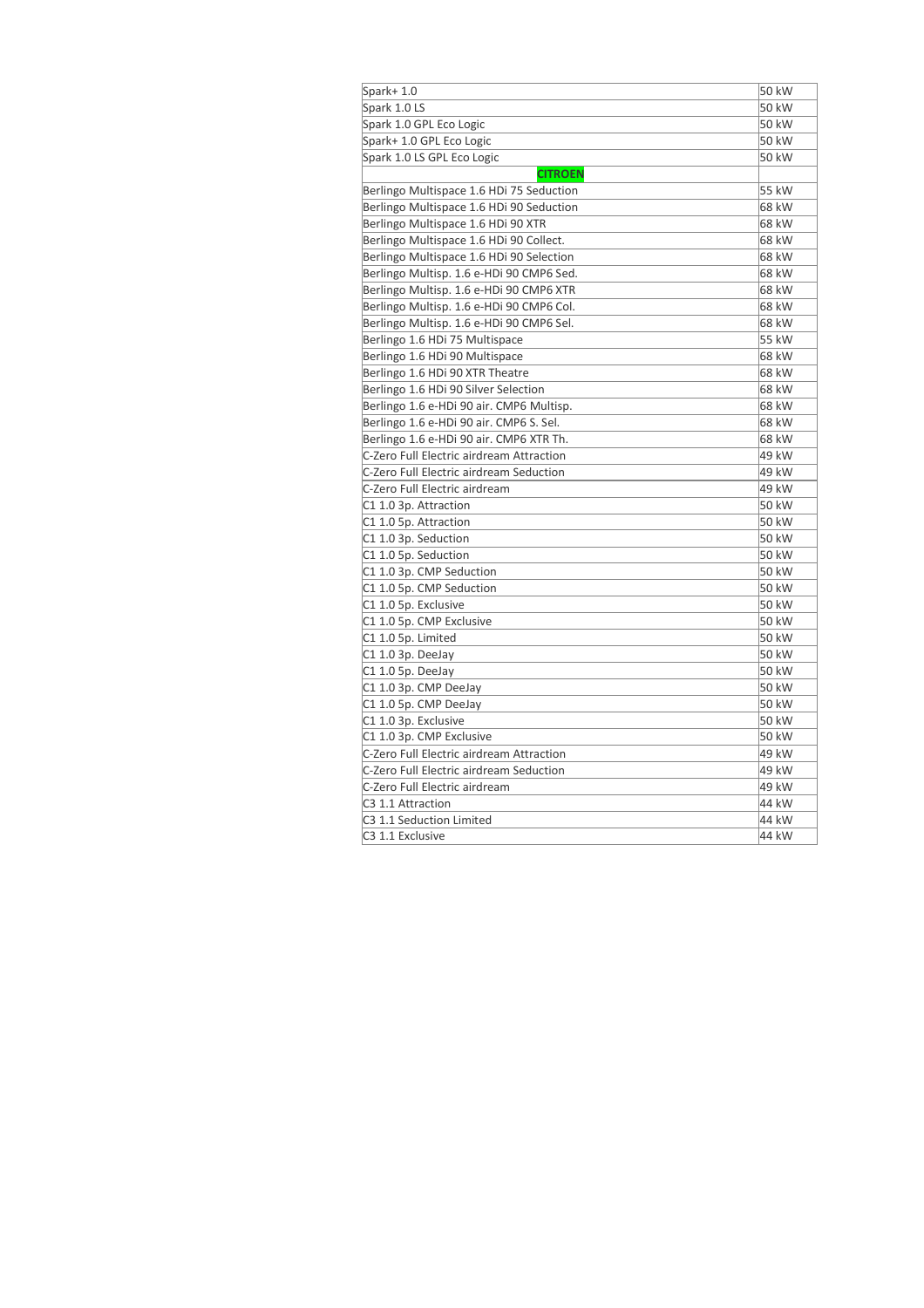| C3 1.2 VTi 82 Seduction                  | 60 kW |
|------------------------------------------|-------|
| C3 1.2 VTi 82 Exclusive                  | 60 kW |
| C3 1.4 GPL airdream Seduction            | 54 kW |
| C3 1.4 GPL airdream Exclusive            | 54 kW |
| C3 1.4 HDi 70 Seduction                  | 50 kW |
| C3 1.4 HDi 70 Exclusive                  | 50 kW |
| C3 1.4 e-HDi 70 airdream CMP Seduction   | 50 kW |
| C3 1.1 DeeJay                            | 44 kW |
| C3 1.1 DeeJay                            | 44 kW |
| C3 1.1 Exclusive                         | 44 kW |
| C <sub>3</sub> 1.1 Business              | 44 kW |
| C3 1.2 VTi 82 DeeJay                     | 60 kW |
| C3 1.4 Seduction                         | 54 kW |
| C3 1.4 DeeJay                            | 54 kW |
| C-Zero Full Electric airdream Attraction | 49 kW |
| C-Zero Full Electric airdream Seduction  | 49 kW |
| C-Zero Full Electric airdream            | 49 kW |
| C3 1.1 GPL airdream DeeJay               | 44 kW |
| C3 1.1 GPL airdream Exclusive            | 44 kW |
| C3 1.4 GPL airdream DeeJay               | 54 kW |
| C3 1.4 GPL airdream DeeJay               | 54 kW |
| C3 1.4 GPL airdream Exclusive            | 54 kW |
| C3 1.4 HDi 70 Attraction                 | 50 kW |
| C3 1.4 HDi 70 DeeJay                     | 50 kW |
| C3 1.4 HDi 70 Business                   | 50 kW |
| C3 1.4 e-HDi 70 airdream CMP DeeJay      | 50 kW |
| C3 1.4 e-HDi 70 airdream CMP Business    | 50 kW |
| C3 1.4 e-HDi 70 airdream CMP Collection  | 50 kW |
| C3 Picasso 1.4 VTi 95 Seduction          | 70 kW |
| C3 Picasso 1.4 VTi 95 Exclusive          | 70 kW |
| C3 Picasso 1.4 VTi 95 GPL air. Seduction | 70 kW |
| C3 Picasso 1.6 HDi 90 Seduction          | 68 kW |
| C3 Picasso 1.6 HDi 90 Exclusive          | 68 kW |
| C3 Picasso 1.6 e-HDi 90 air. CMP6 Sed.   | 68 kW |
| C-Zero Full Electric airdream Attraction | 49 kW |
| C-Zero Full Electric airdream Seduction  | 49 kW |
| C-Zero Full Electric airdream            | 49 kW |
| C4 1.6 HDi 90 Business                   | 68 kW |
| C4 1.4 VTi 95 Attraction                 | 70 kW |
| C4 1.6 HDi 90 Attraction                 | 68 kW |
| DS3 1.2 VTi 82 Chic                      | 60 kW |
| DS3 1.2 VTi 82 So Chic                   | 60 kW |
| DS3 1.2 VTi 82 Just Black                | 60 kW |
| DS3 1.4 HDi 70 Chic                      | 50 kW |
| DS3 1.4 HDi 70 So Chic                   | 50 kW |
| DS3 1.4 HDi 70 Just Black                | 50 kW |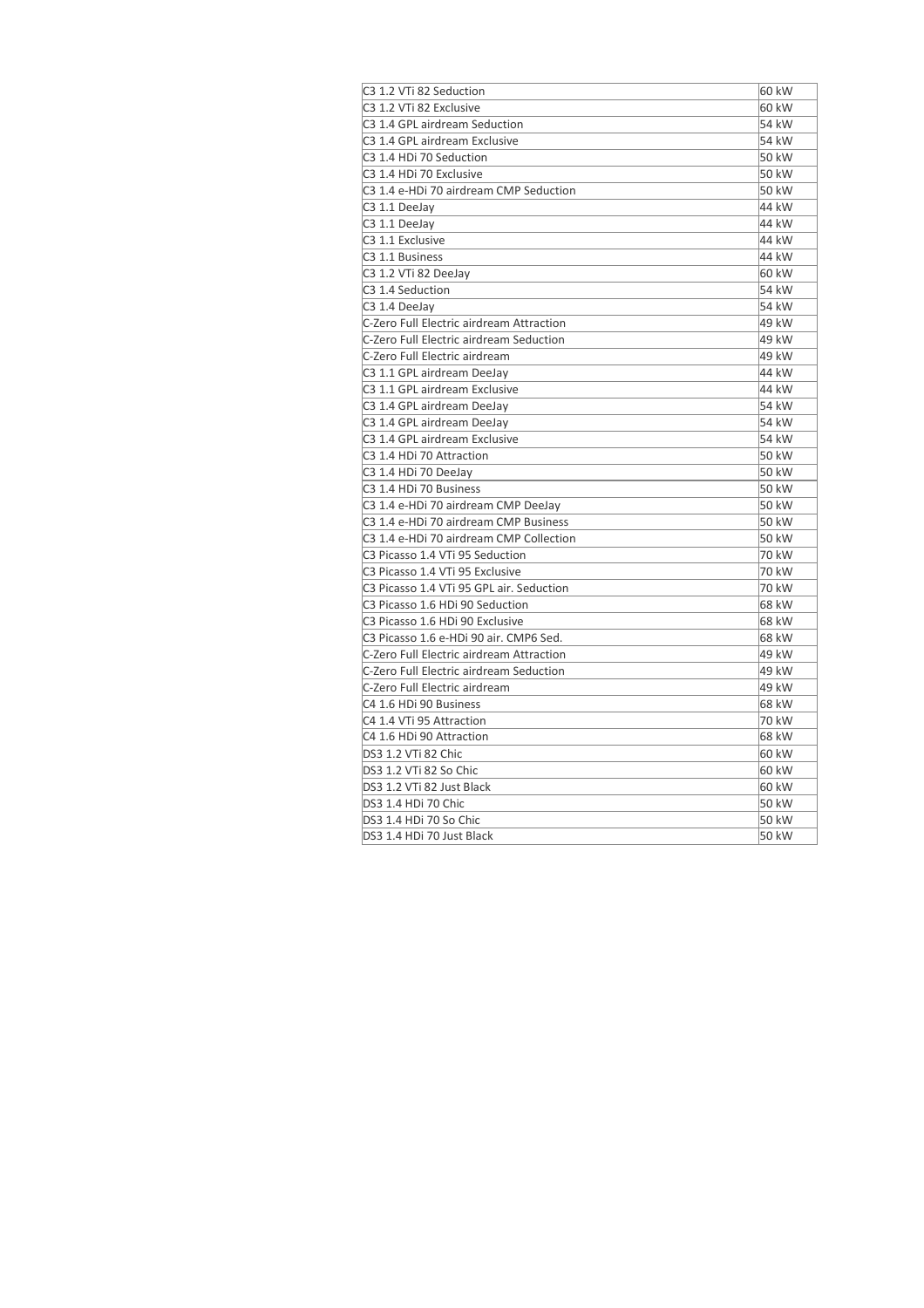| DS3 1.4 e-HDi 70 airdream CMP Chic       | 50 kW |
|------------------------------------------|-------|
| DS3 1.4 e-HDi 70 airdream CMP So Chic    | 50 kW |
| DS3 1.2 VTi 82 Chic Cabrio               | 60 kW |
| DS3 1.2 VTi 82 So Chic Cabrio            | 60 kW |
| DS3 1.2 VTi 82 Chic                      | 60 kW |
| DS3 1.4 HDi 70 Chic                      | 50 kW |
| DS3 1.4 HDi 70 Just Black                | 50 kW |
| DS3 1.4 e-HDi 70 airdream CMP Chic       | 50 kW |
| Nemo Multispace 1.3 HDi 75 XTR Theatre   | 55 kW |
| Nemo Multisp. 1.3 HDi 75 CMP S&S Select. | 55 kW |
| Nemo Multispace 1.4 Seduction            | 54 kW |
| Nemo Multisp. 1.3 HDi 75 S&S Seduction   | 55 kW |
| Nemo Multisp. 1.3 HDi 75 S&S XTR Theatre | 55 kW |
| Nemo Multisp. 1.3 HDi 75 S&S Silver Sel. | 55 kW |
| Nemo Multispace 1.3 HDi 75 Seduction     | 55 kW |
| Nemo Multispace 1.3 HDi 75 Silver Sel.   | 55 kW |
| Nemo Multisp. 1.3 HDi 75 CMP S&S Seduct. | 55 kW |
| Nemo Multisp. 1.3 HDi 75 CMP S&S S. Sel. | 55 kW |
| <b>DACIA</b>                             |       |
| Duster 1.5 dCi 90 CV 4x2 Ambiance        | 66 kW |
| Duster 1.5 dCi 90 CV 4x4 Ambiance        | 66 kW |
| Duster 1.5 dCi 90 CV 4x2 Lauréate        | 66 kW |
| Duster 1.5 dCi 90 CV 4x4 Lauréate        | 66 kW |
| Lodgy 1.6 8V 85 CV 5 posti               | 60 kW |
| Lodgy 1.6 8V 85 CV 5 posti Ambiance      | 60 kW |
| Lodgy 1.6 8V 85 CV 7 posti Ambiance      | 60 kW |
| Lodgy 1.6 8V 85 CV 5 posti Lauréate      | 60 kW |
| Lodgy 1.6 8V 85 CV 7 posti Lauréate      | 60 kW |
| Lodgy 1.5 dCi 8V 90 CV 5 posti Ambiance  | 66 kW |
| Lodgy 1.5 dCi 8V 90 CV 7 posti Ambiance  | 66 kW |
| Lodgy 1.5 dCi 8V 90 CV 5 posti Lauréate  | 66 kW |
| Lodgy 1.5 dCi 8V 90 CV 7 posti Lauréate  | 66 kW |
| Logan MCV 1.6 85 CV 5 posti              | 62 kW |
| Sandero 1.2                              | 55 kW |
| Sandero Stepway 1.6 8V 85 CV             | 62 kW |
| Sandero Stepway 1.6 8V GPL 85 CV         | 62 kW |
| Sandero Stepway 1.5 dCi 90 CV            | 65 kW |
| Sandero 1.2 16V 75CV Ambiance            | 55 kW |
| Sandero 1.2 16V 75CV Lauréate            | 55 kW |
| Sandero 1.2 16V GPL 75CV Ambience        | 55 kW |
| Sandero 1.2 16V GPL 75CV Lauréate        | 55 kW |
| Sandero 1.5 dCi 75CV Ambience            | 55 kW |
| Sandero 1.5 dCi 75CV Lauréate            | 55 kW |
| <b>DAIHATSU</b>                          |       |
| Sirion 1.0 B Easy - Five                 | 51 kW |
| Sirion 1.0 B You - Five                  | 51 kW |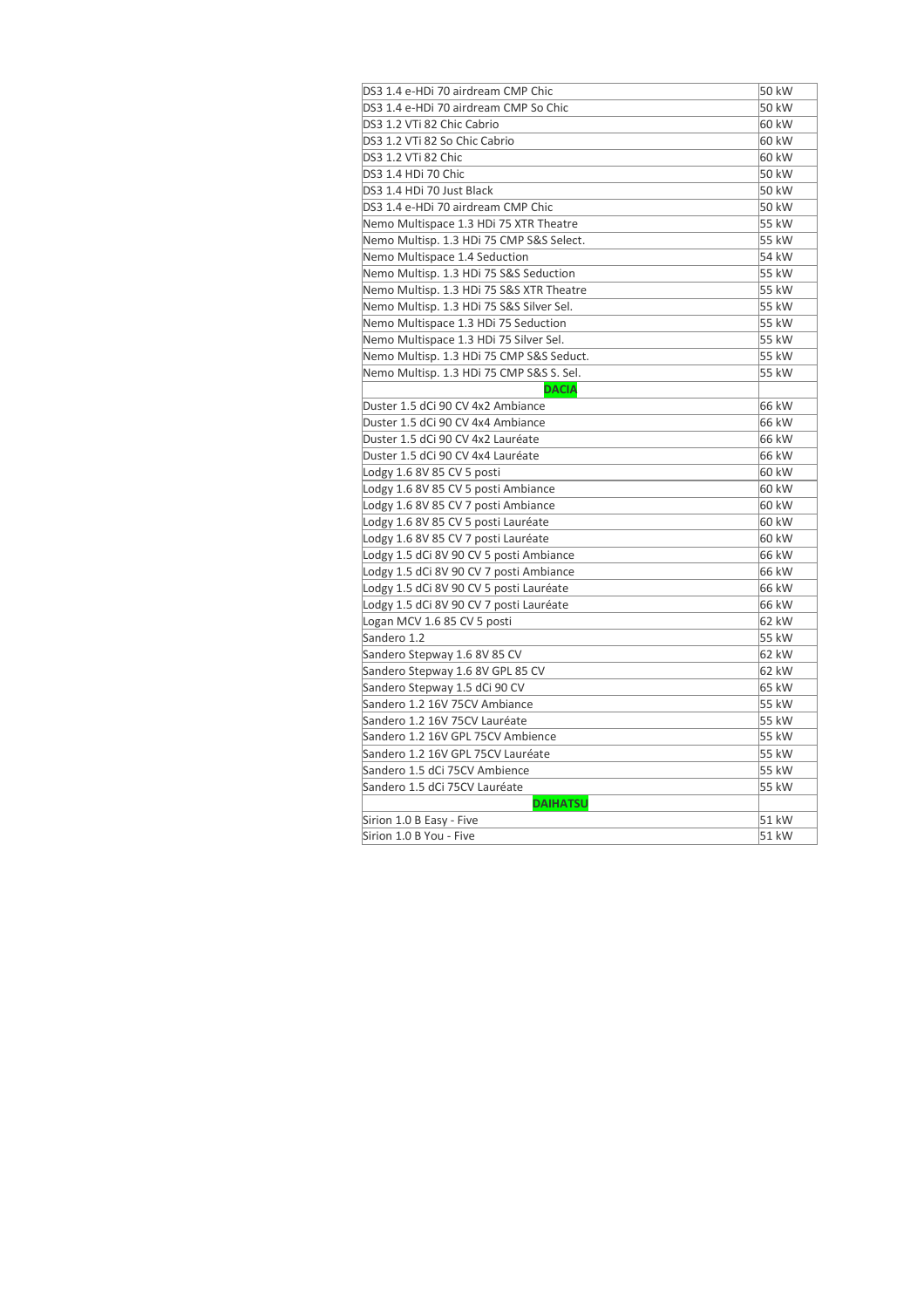| <b>FIAT</b>                             |        |
|-----------------------------------------|--------|
| 500 1.2 Pop                             | 51 kW  |
| 500 1.2 Pop Star                        | 51 kW  |
| 500 1.2 Color Therapy                   | 51 kW  |
| 500 1.2 Lounge                          | 51 kW  |
| 500 1.2 Street                          | 51 kW  |
| 500 1.2 by Gucci                        | 51 kW  |
| 500 1.2 EasyPower Pop                   | 51 kW  |
| 500 1.2 EasyPower Pop Star              | 51 kW  |
| 500 1.2 EasyPower Lounge                | 51 kW  |
| 500 C 1.2 Pop                           | 51 kW  |
| 500 C 1.2 Pop Star                      | 51 kW  |
| 500 C 1.2 Color Therapy                 | 51 kW  |
| 500 C 1.2 Lounge                        | 51 kW  |
| 500 C 1.2 Rock                          | 51 kW  |
| 500 C 1.2 By Gucci                      | 51 kW  |
| 500L 1.4 95 CV Pop                      | 70 kW  |
| 500L 1.4 95 CV Pop Star                 | 70 kW  |
| 500L 1.4 95 CV Opening Edition          | 70 kW  |
| 500L 1.4 95 CV Easy                     | 70 kW  |
| 500L 1.4 95 CV Lounge                   | 70 kW  |
| 500L 1.3 Multijet 85 CV Pop             | 62 kW  |
| 500L 1.3 Multijet 85 CV Pop Star        | 62 kW  |
| 500L 1.3 Multijet 85 CV Opening Edition | 62 kW  |
| 500L 1.3 Multijet 85 CV Easy            | 62 kW  |
| 500L 1.3 Multijet 85 CV Lounge          | 62 kW  |
| Bravo 1.4 Pop                           | 166 kW |
| Bravo 1.4 Easy                          | 66 kW  |
| Bravo 1.4 EasyPower Easy                | 66 kW  |
| Doblò 1.4 Active                        | 70 kW  |
| Doblò 1.4 MyLife                        | 70 kW  |
| Doblò 1.4 Dynamic                       | 70 kW  |
| Doblò 1.4 Emotion                       | 70 kW  |
| Doblò 1.6 MJT 90 CV Active              | 66 kW  |
| Doblò 1.6 MJT 90 CV MyLife              | 166 kW |
| Doblò 1.6 MJT 90 CV Dynamic             | 66 kW  |
| Doblò 1.6 MJT 90 CV Emotion             | 66 kW  |
| Doblò 1.6 MJT 90 CV Dualogic Active     | 66 kW  |
| Doblò 1.6 MJT 90 CV Dualogic Dynamic    | 66 kW  |
| Doblò 1.6 MJT 90 CV Dualogic Emotion    | 66 kW  |
| Idea 1.4 Active EasyPower               | 57 kW  |
| Idea 1.4 Dynamic EasyPower              | 57 kW  |
| ldea 1.3 MJT 95 CV S&S Active           | 70 kW  |
| Idea 1.3 MJT 95 CV S&S Dynamic          | 70 kW  |
| Panda Classic 1.2                       | 51 kW  |
| Panda Classic 1.2 4x4 Climbing          | 51 kW  |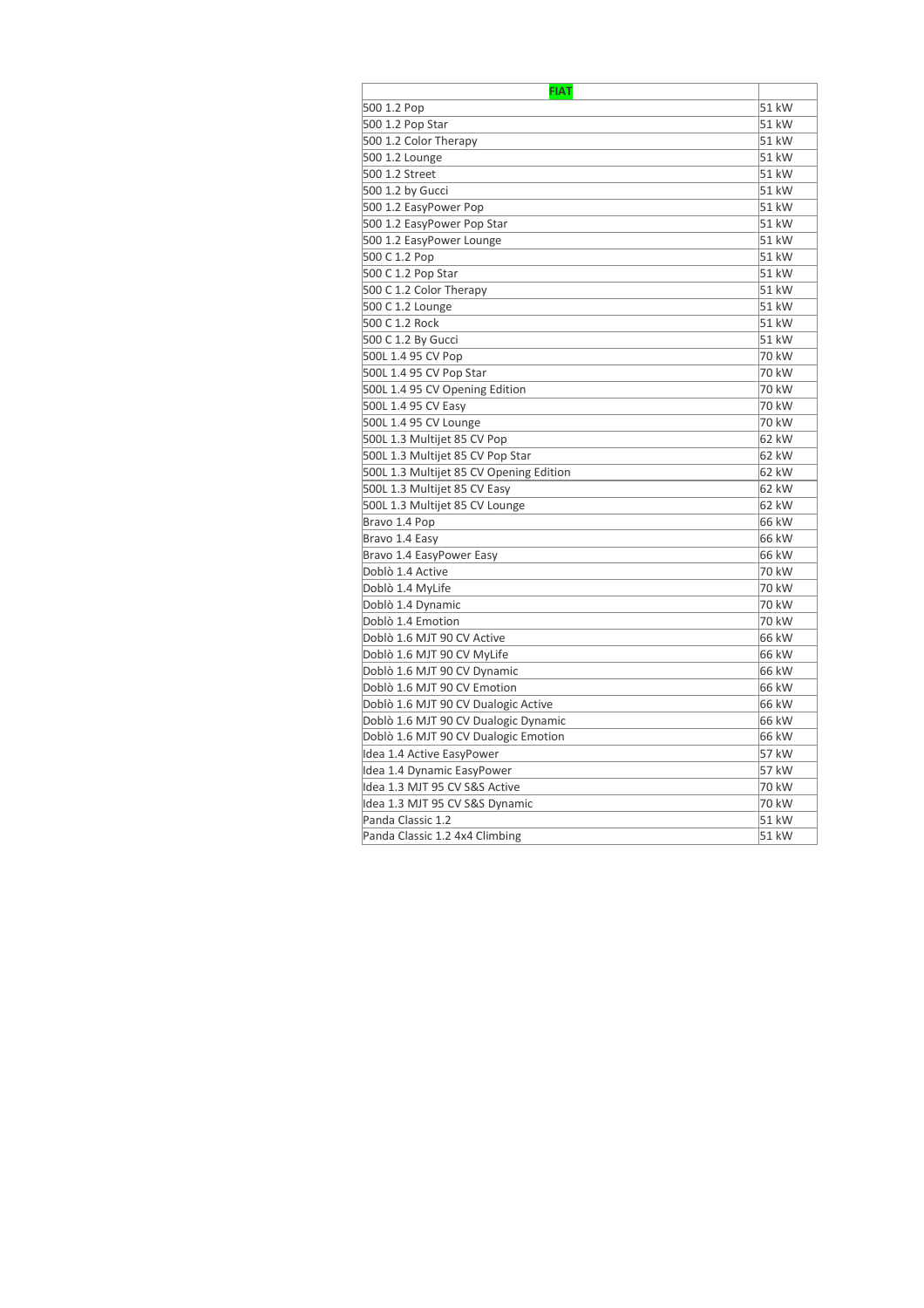| Panda Classic 1.2 EasyPower              | 51 kW |
|------------------------------------------|-------|
| Panda Classic 1.4 Natural Power          | 57 kW |
| Panda Classic 1.3 MJT 16V                | 55 kW |
| Panda Classic 1.3 MJT 16V 4x4 Climbing   | 55 kW |
| Panda 0.9 TwinAir Turbo S&S 4x4          | 63 kW |
| Panda 1.2 Pop                            | 51 kW |
| Panda 1.2 Easy                           | 51 kW |
| Panda 1.2 Lounge                         | 51 kW |
| Panda 1.2 EasyPower Pop                  | 51 kW |
| Panda 1.2 EasyPower Easy                 | 51 kW |
| Panda 1.2 EasyPower Lounge               | 51 kW |
| Panda 0.9 TwinAir Turbo Nat. Power Pop   | 63 kW |
| Panda 0.9 TwinAir Turbo Nat. Power Easy  | 63 kW |
| Panda 0.9 TwinAir Turbo Nat. Pow. Lounge | 63 kW |
| Panda 0.9 T.Air Turbo Nat. Pow. Trekking | 63 kW |
| Panda 1.3 Mjt S&S Pop                    | 55 kW |
| Panda 1.3 Mjt S&S Easy                   | 55 kW |
| Panda 1.3 Mjt S&S Lounge                 | 55 kW |
| Panda 1.3 Mjt S&S Trekking               | 55 kW |
| Panda 1.3 Mjt S&S 4x4                    | 55 kW |
| Punto 0.9 TwinAir Turbo S&S 3p. TwinAir  | 62 kW |
| Punto 0.9 TwinAir Turbo S&S 5p. TwinAir  | 62 kW |
| Punto 1.2 8V 3p. Pop                     | 51 kW |
| Punto 1.2 8V 3p. Easy                    | 51 kW |
| Punto 1.2 8V 3p. Racing                  | 51 kW |
| Punto 1.2 8V 3p. Virgin Radio            | 51 kW |
| Punto 1.2 8V 3p. Lounge                  | 51 kW |
| Punto 1.2 8V 5p. Pop                     | 51 kW |
| Punto 1.2 8V 5p. Easy                    | 51 kW |
| Punto 1.2 8V 5p. Racing                  | 51 kW |
| Punto 1.2 8V 5p. Virgin Radio            | 51 kW |
| Punto 1.2 8V 5p. Lounge                  | 51 kW |
| Punto 1.4 S&S 8V 3p. Pop                 | 57 kW |
| Punto 1.4 S&S 8V 3p. Easy                | 57 kW |
| Punto 1.4 S&S 8V 3p. Racing              | 57 kW |
| Punto 1.4 S&S 8V 3p. Virgin Radio        | 57 kW |
| Punto 1.4 S&S 8V 3p. Lounge              | 57 kW |
| Punto 1.4 S&S 8V 5p. Pop                 | 57 kW |
| Punto 1.4 S&S 8V 5p. Easy                | 57 kW |
| Punto 1.4 S&S 8V 5p. Racing              | 57 kW |
| Punto 1.4 S&S 8V 5p. Virgin Radio        | 57 kW |
| Punto 1.4 S&S 8V 5p. Lounge              | 57 kW |
| Punto 1.4 S&S 8V Dualogic 3p. Pop        | 57 kW |
| Punto 1.4 S&S 8V Dualogic 3p. Easy       | 57 kW |
| Punto 1.4 S&S 8V Dualogic 3p. Racing     | 57 kW |
| Punto 1.4 S&S 8V Dualogic 3p. Lounge     | 57 kW |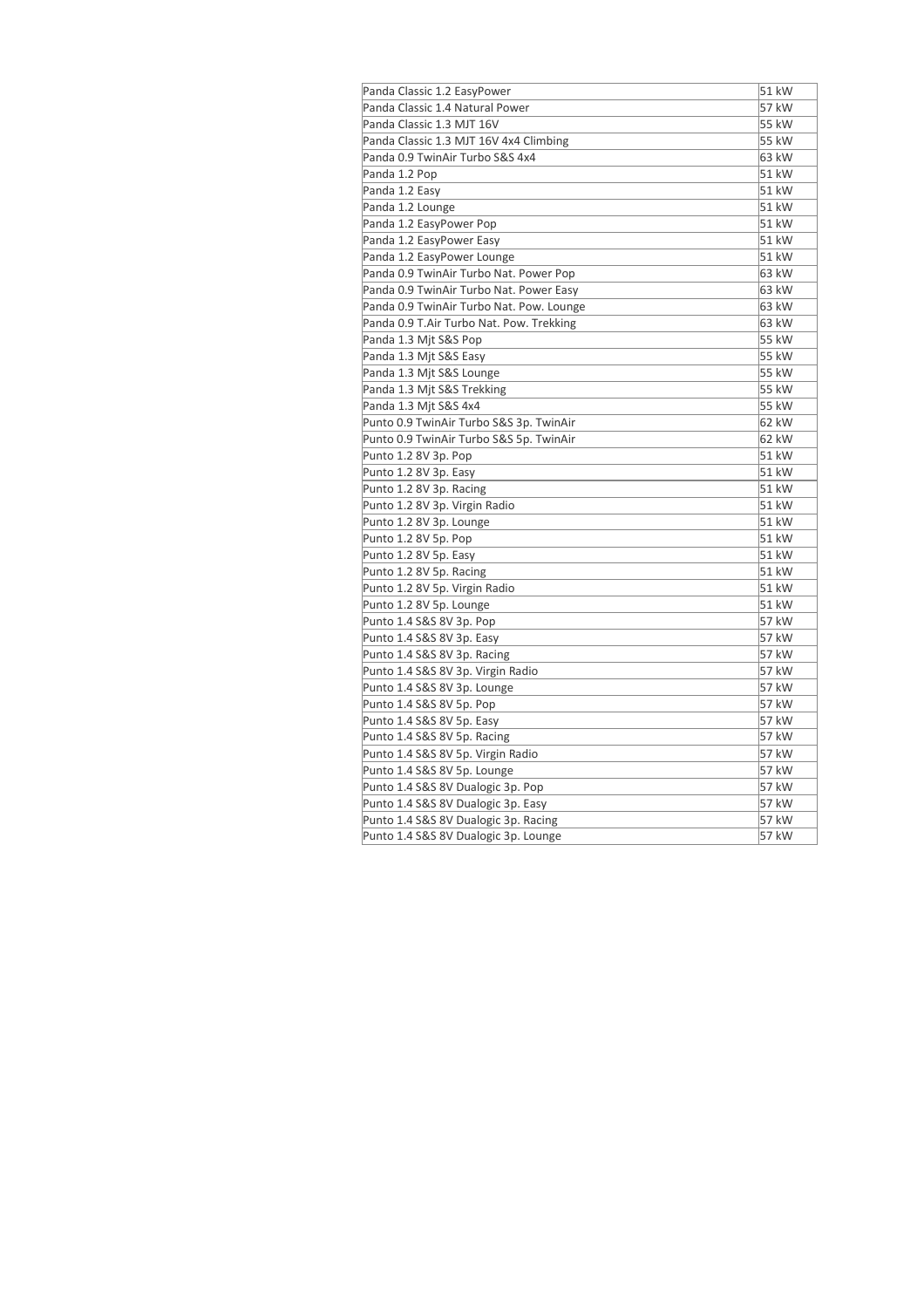| Punto 1.4 S&S 8V Dualogic 5p. Pop        | 57 kW |
|------------------------------------------|-------|
| Punto 1.4 S&S 8V Dualogic 5p. Easy       | 57 kW |
| Punto 1.4 S&S 8V Dualogic 5p. Racing     | 57 kW |
| Punto 1.4 S&S 8V Dualogic 5p. Lounge     | 57 kW |
| Punto 1.4 8V 3p. Easypower Pop           | 57 kW |
| Punto 1.4 8V 3p. Easypower Easy          | 57 kW |
| Punto 1.4 8V 3p. Easypower Virgin Radio  | 57 kW |
| Punto 1.4 8V 3p. Easypower Lounge        | 57 kW |
| Punto 1.4 8V 5p. Easypower Pop           | 57 kW |
| Punto 1.4 8V 5p. Easypower Easy          | 57 kW |
| Punto 1.4 8V 5p. Easypower Virgin Radio  | 57 kW |
| Punto 1.4 8V 5p. Easypower Lounge        | 57 kW |
| Punto 1.4 8V 3p. Natural Power Pop       | 57 kW |
| Punto 1.4 8V 3p. Natural Power Easy      | 57 kW |
| Punto 1.4 8V 3p. Nat. Pow. Virgin Radio  | 57 kW |
| Punto 1.4 8V 5p. Natural Power Pop       | 57 kW |
| Punto 1.4 8V 5p. Natural Power Easy      | 57 kW |
| Punto 1.4 8V 5p. Nat. Pow. Virgin Radio  | 57 kW |
| Punto 1.3 MJT II 75 CV 3p. Pop           | 55 kW |
| Punto 1.3 MJT II 75 CV 3p. Easy          | 55 kW |
| Punto 1.3 MJT II 75 CV 3p. Racing        | 55 kW |
| Punto 1.3 MJT II 75 CV 3p. Virgin Radio  | 55 kW |
| Punto 1.3 MJT II 75 CV 3p. Lounge        | 55 kW |
| Punto 1.3 MJT II 75 CV 5p. Pop           | 55 kW |
| Punto 1.3 MJT II 16V 5p. Easy            | 55 kW |
| Punto 1.3 MJT II 75 CV 5p. Racing        | 55 kW |
| Punto 1.3 MJT II 75 CV 5p. Virgin Radio  | 55 kW |
| Punto 1.3 MJT II 16V 5p. Lounge          | 55 kW |
| Punto 1.3 MJT II S&S 85 CV 3p. ECO Pop   | 62 kW |
| Punto 1.3 MJT II S&S 85 CV 3p. ECO Easy  | 62 kW |
| Punto 1.3 MJT II S&S 85 CV 3p.ECO Lounge | 62 kW |
| Punto 1.3 MJT II S&S 85 CV 5p. ECO Pop   | 62 kW |
| Punto 1.3 MJT II S&S 85 CV 5p. ECO Easy  | 62 kW |
| Punto 1.3 MJT II S&S 85 CV 5p.ECO Lounge | 62 kW |
| Punto Evo 1.2 3p. S&S Active             | 51 kW |
| Punto Evo 1.2 3p. S&S Blue&Me            | 51 kW |
| Punto Evo 1.2 3p. S&S Dynamic            | 51 kW |
| Punto Evo 1.2 5p. S&S Active             | 51 kW |
| Punto Evo 1.2 5p. S&S Blue&Me            | 51 kW |
| Punto Evo 1.2 5p. S&S Dynamic            | 51 kW |
| Punto Evo 1.3 Mjt 75 CV 3p. S&S Active   | 55 kW |
| Punto Evo 1.3 Mjt 75 CV 3p. S&S Dynamic  | 55 kW |
| Punto Evo 1.3 Mjt 75 CV 5p. S&S Active   | 55 kW |
| Punto Evo 1.3 Mjt 75 CV 5p. S&S Dynamic  | 55 kW |
| Punto Evo 1.3 Mjt 75 CV 3p. S&S B.&Me    | 55 kW |
| Punto Evo 1.3 Mjt 75 CV 5p. S&S B.&Me    | 55 kW |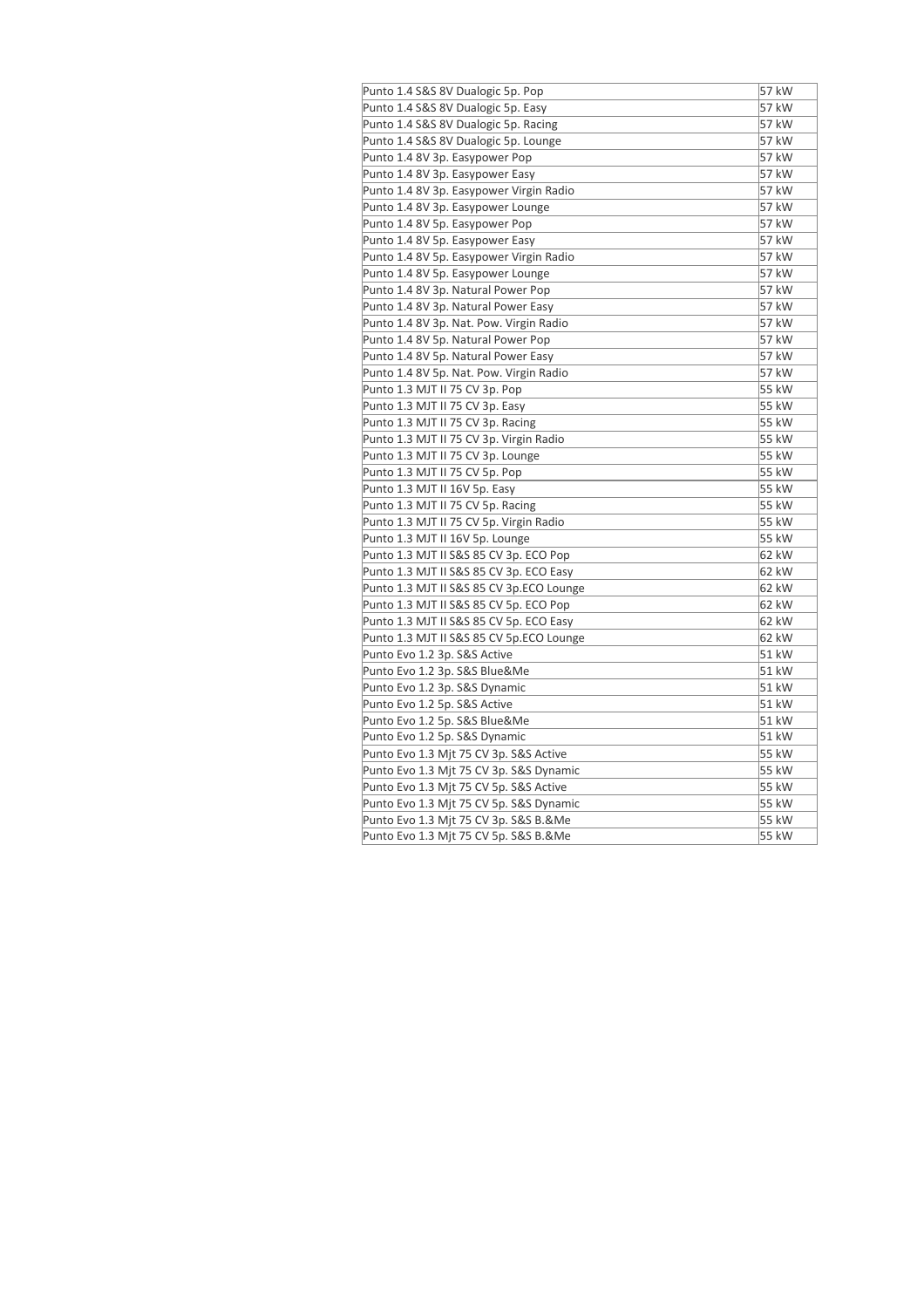| Punto Evo 1.4 3p. Active EasyPower      | 57 kW |
|-----------------------------------------|-------|
| Punto Evo 1.4 3p. Active Natural Power  | 57 kW |
| Punto Evo 1.4 3p. Blue&Me EasyPower     | 57 kW |
| Punto Evo 1.4 3p. Blue&Me Natural Power | 57 kW |
| Punto Evo 1.4 3p. Dynamic EasyPower     | 57 kW |
| Punto Evo 1.4 3p. Dynamic Natural Power | 57 kW |
| Punto Evo 1.4 3p. S&S Active            | 57 kW |
| Punto Evo 1.4 3p. S&S Blue&Me           | 57 kW |
| Punto Evo 1.4 3p. S&S Dualogic Dynamic  | 57 kW |
| Punto Evo 1.4 3p. S&S Dynamic           | 57 kW |
| Punto Evo 1.4 5p. Active EasyPower      | 57 kW |
| Punto Evo 1.4 5p. Active Natural Power  | 57 kW |
| Punto Evo 1.4 5p. Blue&Me EasyPower     | 57 kW |
| Punto Evo 1.4 5p. Blue&Me Natural Power | 57 kW |
| Punto Evo 1.4 5p. Dynamic EasyPower     | 57 kW |
| Punto Evo 1.4 5p. Dynamic Natural Power | 57 kW |
| Punto Evo 1.4 5p. Emotion EasyPower     | 57 kW |
| Punto Evo 1.4 5p. Emotion Natural Power | 57 kW |
| Punto Evo 1.4 5p. S&S Active            | 57 kW |
| Punto Evo 1.4 5p. S&S Blue&Me           | 57 kW |
| Punto Evo 1.4 5p. S&S Dualogic Dynamic  | 57 kW |
| Punto Evo 1.4 5p. S&S Dynamic           | 57 kW |
| QUBO 1.4 8V 73 CV Active                | 54 kW |
| QUBO 1.4 8V 73 CV MyLife                | 54 kW |
| QUBO 1.4 8V 73 CV Dynamic               | 54 kW |
| QUBO 1.4 8V 77 CV Active Natural Power  | 57 kW |
| QUBO 1.4 8V 77 CV MyLife Natural Power  | 57 kW |
| QUBO 1.4 8V 77 CV Dynamic Natural Power | 57 kW |
| QUBO 1.3 MJT 75 CV Active               | 55 kW |
| QUBO 1.3 MJT 75 CV MyLife               | 55 kW |
| QUBO 1.3 MJT 75 CV Dynamic              | 55 kW |
| QUBO 1.3 MJT 75 CV Trekking             | 55 kW |
| QUBO 1.3 MJT 95 CV Active               | 70 kW |
| QUBO 1.3 MJT 95 CV Dynamic              | 70 kW |
| QUBO 1.3 MJT 95 CV Trekking             | 70 kW |
| <b>FORD</b>                             |       |
| Fiesta 1.2 60 CV 3p. Titanium           | 44 kW |
| Fiesta 1.2 60 CV 5p. Titanium           | 44 kW |
| Fiesta 1.4 TDCi 70 CV 3p. Titanium      | 51 kW |
| Fiesta 1.4 TDCi 70 CV 5p. Titanium      | 51 kW |
| <b>HONDA</b>                            |       |
| Insight Executive                       | 65 kW |
| <b>HYUNDAI</b>                          |       |
| i10 1.0 12V BlueDrive                   | 50 kW |
| i10 1.1 12V Like                        | 50 kW |
| i10 1.1 12V Classic                     | 50 kW |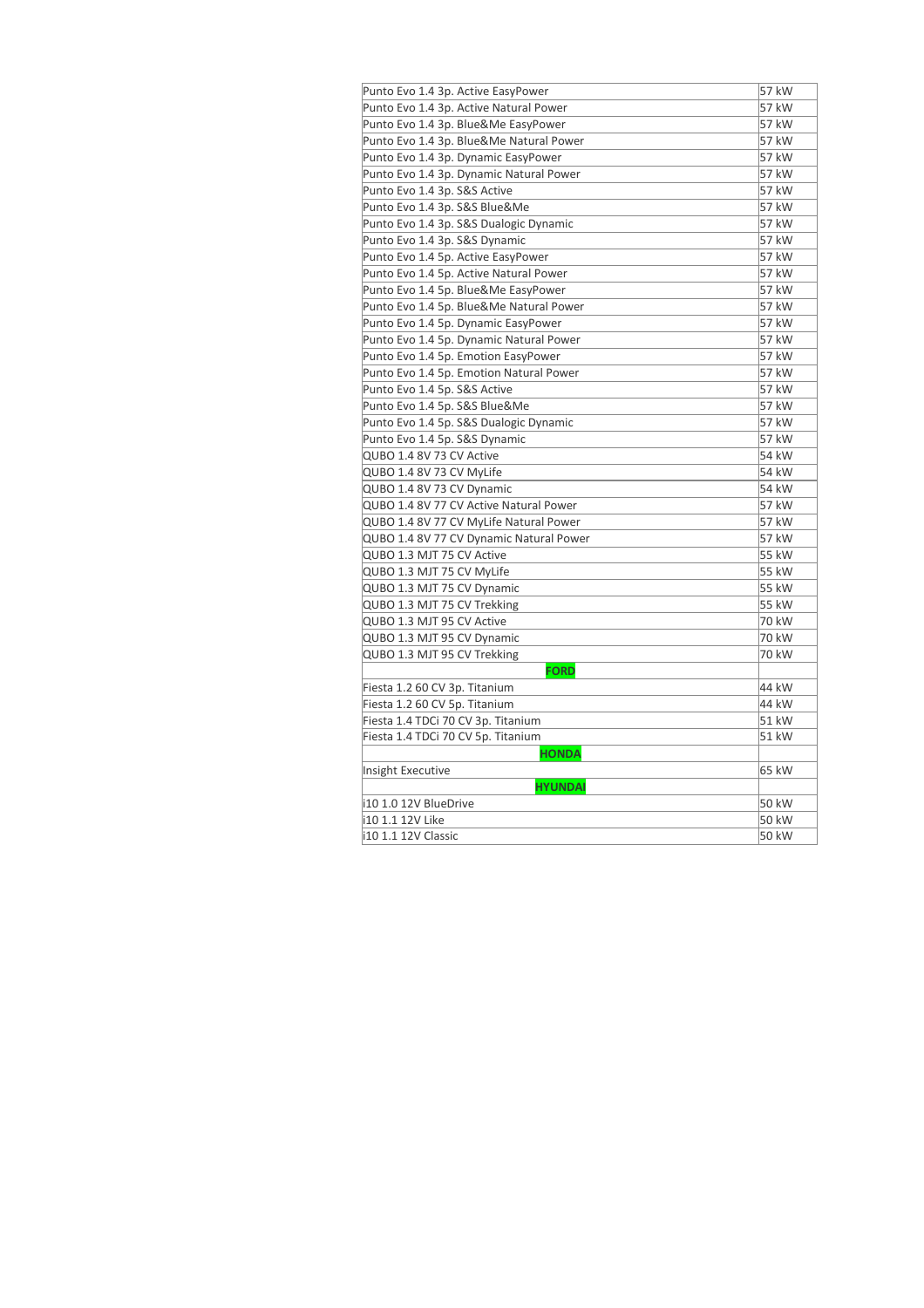| i10 1.1 12V Sound Edition               | 50 kW |
|-----------------------------------------|-------|
| i10 1.1 12V BlueDrive GPL Like          | 50 kW |
| i10 1.1 12V BlueDrive GPL Classic       | 50 kW |
| i10 1.1 12V BlueDrive GPL Sound Edition | 50 kW |
| i20 1.2 3p. Classic                     | 62 kW |
| i20 1.2 3p. Sound Edition               | 62 kW |
| i20 1.2 3p. BlueDrive                   | 62 kW |
| i20 1.2 5p. Classic                     | 62 kW |
| i20 1.2 5p. Sound Edition               | 62 kW |
| i20 1.2 5p. BlueDrive                   | 62 kW |
| i20 1.2 5p. BlueDrive GPL Classic       | 62 kW |
| i20 1.2 5p. BlueDrive GPL Sound Edition | 62 kW |
| i20 1.1 CRDi 3p. Classic                | 55 kW |
| i20 1.1 CRDi 3p. Sound Edition          | 55 kW |
| i20 1.1 CRDi 3p. BlueDrive              | 55 kW |
| i20 1.1 CRDi 5p. Classic                | 55 kW |
| i20 1.1 CRDi 5p. Sound Edition          | 55 kW |
| i20 1.1 CRDi 5p. BlueDrive              | 55 kW |
| i20 1.4 CRDi 3p. Classic                | 66 kW |
| i20 1.4 CRDi 3p. Sound Edition          | 66 kW |
| i20 1.4 CRDi 3p. BlueDrive              | 66 kW |
| i20 1.4 CRDi 3p. Comfort                | 66 kW |
| i20 1.4 CRDi 5p. Sound Edition          | 66 kW |
| i20 1.4 CRDi 5p. BlueDrive              | 66 kW |
| i20 1.4 CRDi 5p. Comfort                | 66 kW |
| i30 CW 1.6 CRDi Classic                 | 66 kW |
| i30 CW 1.6 CRDi Comfort                 | 66 kW |
| i30 Wagon 1.4 CRDi Classic              | 66 kW |
| ix20 1.4 90 CV Light                    | 66 kW |
| ix20 1.4 90 CV Classic                  | 66 kW |
| ix20 1.4 90 CV Comfort                  | 66 kW |
| ix20 1.4 CRDI 77 CV Light               | 57 kW |
| ix20 1.4 CRDI 77 CV Classic             | 57 kW |
| ix20 1.4 CRDI 77 CV Comfort             | 57 kW |
| ix20 1.4 CRDI 90 CV Comfort             | 66 kW |
| ix20 1.4 CRDI 90 CV Style               | 66 kW |
| <b>KIA</b>                              |       |
| Picanto 1.0 12V 3p. EURO 2012           | 51 kW |
| Picanto 1.0 12V 3p. Urban               | 51 kW |
| Picanto 1.0 12V 5p. Easy                | 51 kW |
| Picanto 1.0 12V 5p. City                | 51 kW |
| Picanto 1.0 12V 5p. EURO 2012           | 51 kW |
| Picanto 1.0 12V 5p. Style               | 51 kW |
| <b>LANCIA</b>                           |       |
| Musa 1.4 8V Ecochic (GPL) Diva          | 57 kW |
| Musa 1.4 8V Ecochic (GPL) Gold          | 57 kW |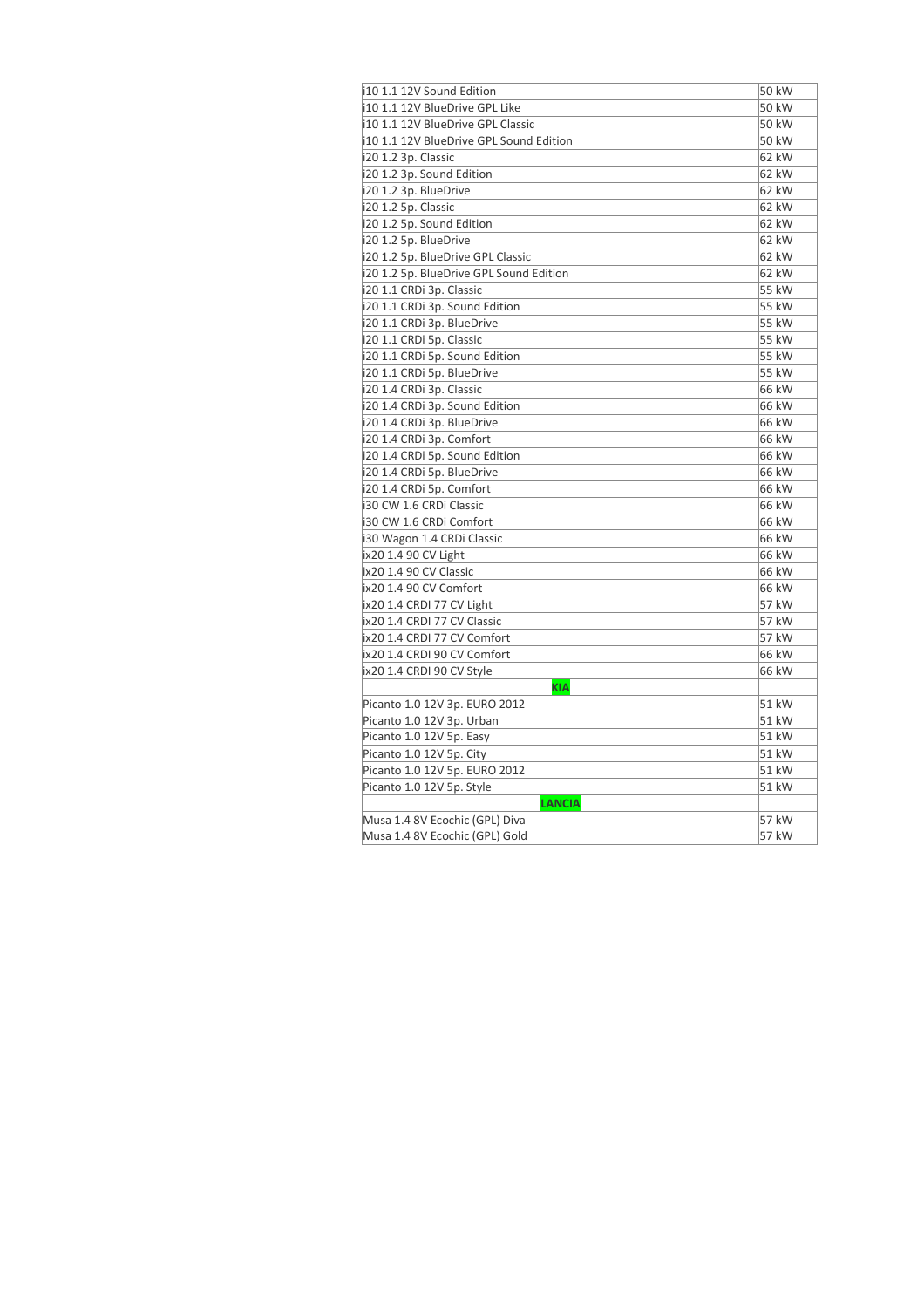| Musa 1.3 Mjt 95 CV Gold                  | 70 kW |
|------------------------------------------|-------|
| Ypsilon 1.4 Unyca Ecochic GPL            | 57 kW |
| Ypsilon 1.2 Unyca 69CV                   | 51 kW |
| Ypsilon 1.3 Unyca Mjet 75cv              | 55 kW |
| Ypsilon 1.2 69 CV 5p.Silver              | 51 kW |
| Ypsilon 1.2 69 CV 5p.Gold                | 51 kW |
| Ypsilon 1.2 69 CV 5p.Platinum            | 51 kW |
| Ypsilon 1.2 69 CV 5p. GPL Ecochic Silver | 51 kW |
| Ypsilon 1.2 69 CV 5p. GPL Ecochic Gold   | 51 kW |
| Ypsilon 1.2 69 CV 5p. GPL Ecochic Plat.  | 51 kW |
| <b>MAZDA</b>                             |       |
| Mazda2 1.3 75 CV 3p. Start+              | 55 kW |
| Mazda2 1.3 75 CV 5p. Start+              | 55 kW |
| Mazda2 1.3 75 CV 3p. Energy              | 55 kW |
| Mazda2 1.3 75 CV 5p. Energy              | 55 kW |
| Mazda2 1.3 75 CV 3p. Trendy              | 55 kW |
| Mazda2 1.3 75 CV 5p. Trendy              | 55 kW |
| <b>MINI</b>                              |       |
| Mini One (55 kW)                         | 55 kW |
| Mini One D Countryman                    | 66 kW |
| Mini Clubman One D                       | 66 kW |
| <b>NISSAN</b>                            |       |
| Micra 1.2 12V 5p. Freddy Young           | 59 kW |
| Micra 1.2 12V 5p. Acenta Young           | 59 kW |
| Note 1.4 Visia                           | 65 kW |
| Note 1.5 dCi 90 CV Visia                 | 66 kW |
| Pixo 1.0 5p. Visia                       | 50 kW |
| Pixo 1.0 5p. Acenta                      | 50 kW |
| Pixo 1.0 5p. Look                        | 50 kW |
| <b>OPEL</b>                              |       |
| Adam 1.2 70 CV                           | 51 kW |
| Adam 1.2 70 CV Jam                       | 51 kW |
| Adam 1.2 70 CV Glam                      | 51 kW |
| Adam 1.2 70 CV Slam                      | 51 kW |
| Adam 1.2 70 CV S&S                       | 51 kW |
| Adam 1.2 70 CV S&S Jam                   | 51 kW |
| Adam 1.2 70 CV S&S Glam                  | 51 kW |
| Adam 1.2 70 CV S&S Slam                  | 51 kW |
| Agila 1.0 12V 68 CV Ecotec               | 50 kW |
| Agila 1.0 12V 68 CV                      | 50 kW |
| Agila 1.0 12V 68 CV Elective             | 50 kW |
| Agila 1.0 12V 68 CV Enjoy                | 50 kW |
| Agila 1.0 12V 68 CV Start&Stop Elective  | 50 kW |
| Agila 1.0 12V 68 CV Start&Stop Enjoy     | 50 kW |
| Corsa 1.0 12V 3p. Ecotec                 | 48 kW |
| Corsa 1.0 12V 5p. Ecotec                 | 48 kW |
|                                          |       |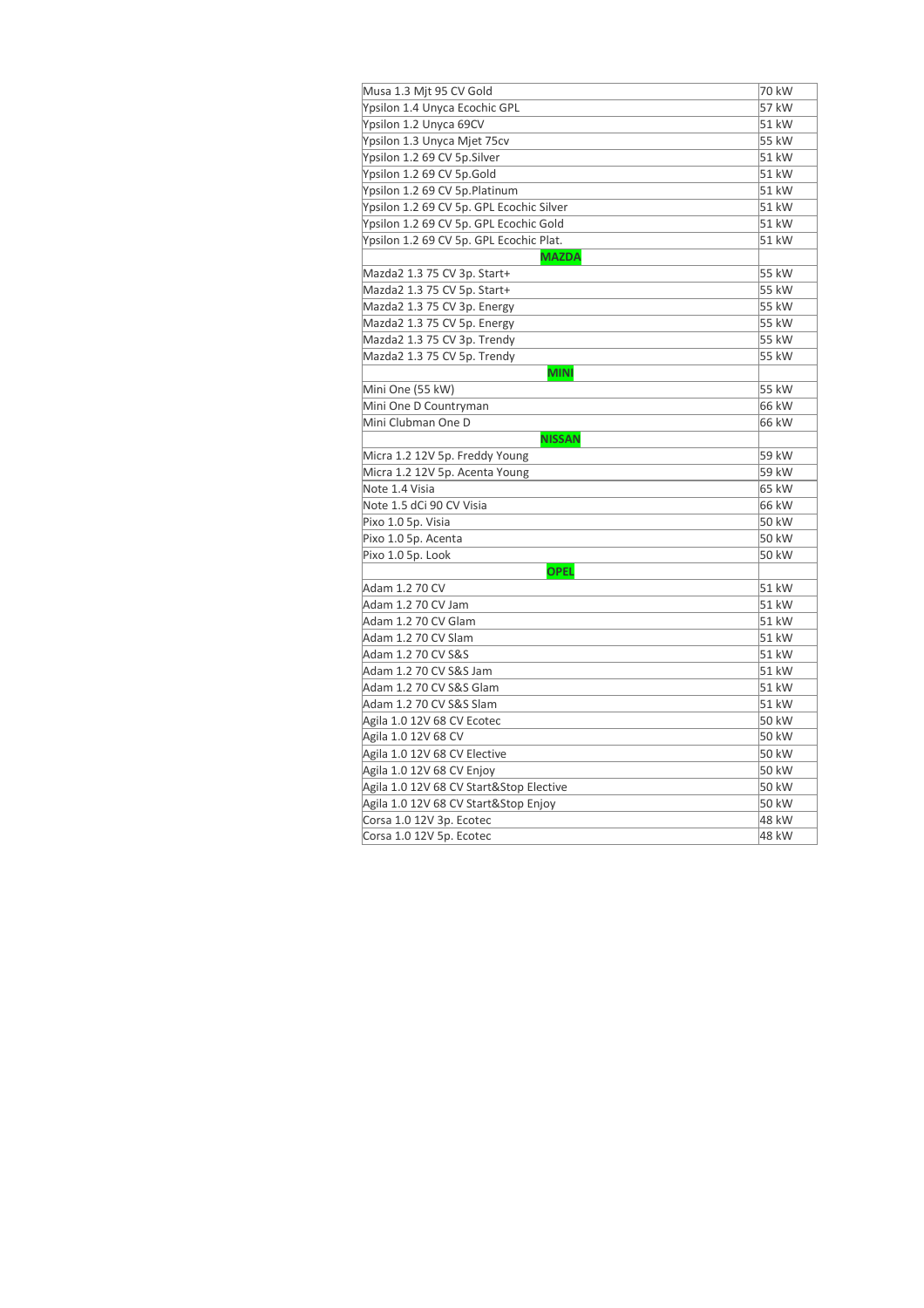| Corsa 1.0 12V 3p. Elective               | 48 kW |
|------------------------------------------|-------|
| Corsa 1.0 12V 5p. Elective               | 48 kW |
| Corsa 1.2 3p. Ecotec                     | 63 kW |
| Corsa 1.2 5p. Ecotec                     | 63 kW |
| Corsa 1.2 3p. Elective                   | 63 kW |
| Corsa 1.2 5p. Elective                   | 63 kW |
| Corsa 1.2 3p. S&S Elective               | 63 kW |
| Corsa 1.2 5p. S&S Elective               | 63 kW |
| Corsa 1.2 3p. b-color                    | 63 kW |
| Corsa 1.2 5p. Sport                      | 63 kW |
| Corsa 1.2 3p. S&S b-color                | 63 kW |
| Corsa 1.2 5p. S&S Sport                  | 63 kW |
| Corsa 1.2 85 CV 3p. GPL-TECH Ecotec      | 63 kW |
| Corsa 1.2 85 CV 5p. GPL-TECH Ecotec      | 63 kW |
| Corsa 1.2 85 CV 3p. GPL-TECH Elective    | 63 kW |
| Corsa 1.2 85 CV 5p. GPL-TECH Elective    | 63 kW |
| Corsa 1.3 CDTI 75 CV F.AP. 3p. Ecotec    | 55 kW |
| Corsa 1.3 CDTI 75 CV F.AP. 5p. Ecotec    | 55 kW |
| Corsa 1.3 CDTI 75 CV F.AP. 3p. Elective  | 55 kW |
| Corsa 1.3 CDTI 75 CV F.AP. 5p. Elective  | 55 kW |
| Corsa 1.3 CDTI 75 CV F.AP. 3p. b-color   | 55 kW |
| Corsa 1.3 CDTI 75 CV F.AP. 5p. Sport     | 55 kW |
| Corsa 1.3 CDTI 95 CV F.AP. 3p. Elective  | 70 kW |
| Corsa 1.3 CDTI 95 CV F.AP. 5p. Elective  | 70 kW |
| Corsa 1.3 CDTI 95 CV ecoF. 3p.S&S Elect. | 70 kW |
| Corsa 1.3 CDTI 95 CV ecoF. 5p.S&S Elect. | 70 kW |
| Corsa 1.3 CDTI 95 CV F.AP. 3p. b-color   | 70 kW |
| Corsa 1.3 CDTI 95 CV 5p. Sport           | 70 kW |
| Meriva 1.3 CDTI 75 CV One                | 55 kW |
| Meriva 1.3 CDTI 75 CV Elective           | 55 kW |
| Meriva 1.3 CDTI 75 CV b-color Elective   | 55 kW |
| Meriva 1.3 CDTI 95 CV ecoFLEX Elective   | 70 kW |
| Meriva 1.3 CDTI 95 CV ecoF. S&S Elective | 70 kW |
| Meriva 1.3 CDTI 95 CV ecoF. b-c Elective | 70 kW |
| Meriva 1.3 CDTI 95 CV ecoFLEX Cosmo      | 70 kW |
| Meriva 1.3 CDTI 95 CV ecoFLEX S&S Cosmo  | 70 kW |
| <b>PEUGEOT</b>                           |       |
| 107 1.0 68 CV 3p. Access                 | 50 kW |
| 107 1.0 68 CV 5p. Access                 | 50 kW |
| 107 1.0 68 CV 3p. Active                 | 50 kW |
| 107 1.0 68 CV 5p. Active                 | 50 kW |
| 107 1.0 68 CV 3p. Active 2Tronic         | 50 kW |
| 107 1.0 68 CV 5p. Active 2Tronic         | 50 kW |
| 107 1.0 68 CV 5p. Urban Move             | 50 kW |
| 107 1.0 68 CV 5p. Superga                | 50 kW |
| 207 Plus 1.4 8V 75CV 3p. ECO GPL         | 54 kW |
|                                          |       |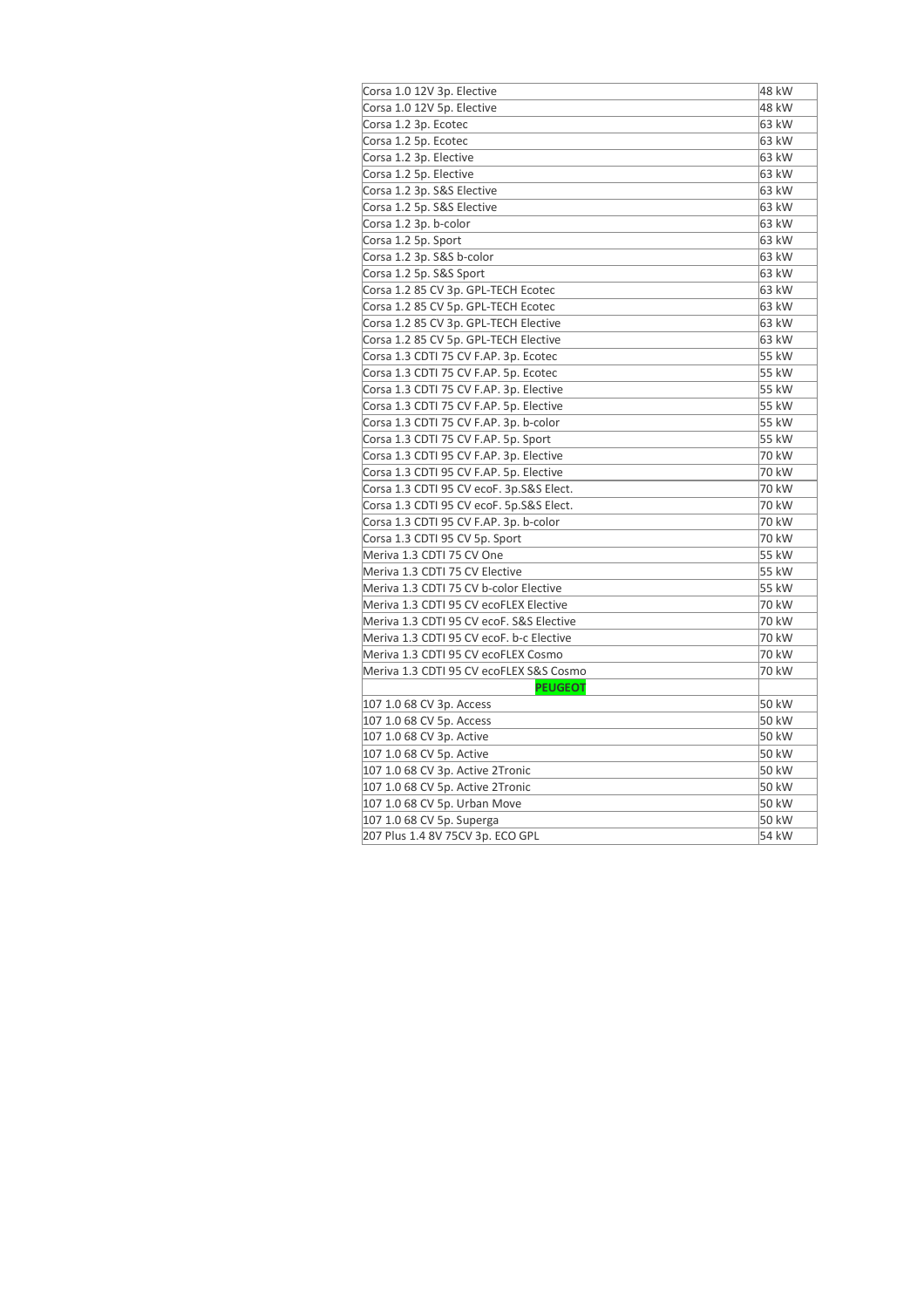| 207 Plus 1.4 8V 75CV 5p. ECO GPL             | 54 kW |
|----------------------------------------------|-------|
| 207 1.4 8V 75 CV SW Energie                  | 54 kW |
| 207 1.4 8V 75 CV SW Active Pack              | 54 kW |
| 207 1.4 8V 75 CV SW Energie ECO GPL          | 54 kW |
| 207 1.6 8V HDi 93 CV SW Energie              | 68 kW |
| 207 1.6 8V HDi 93 CV SW Active Pack          | 68 kW |
| 207 1.6 8V HDi 93 CV SW Ciel Allure          | 68 kW |
| 208 1.2 12V VTi 82 CV 3p. Access             | 60 kW |
| 208 1.2 12V VTi 82 CV 5p. Access             | 60 kW |
| 208 1.2 12V VTi 82 CV 3p. Active             | 60 kW |
| 208 1.2 12V VTi 82 CV 5p. Active             | 60 kW |
| 208 1.2 12V VTi 82 CV 3p. Allure             | 60 kW |
| 208 1.2 12V VTi 82 CV 5p. Allure             | 60 kW |
| 208 1.4 8V HDi 68 CV 3p. Access              | 50 kW |
| 208 1.4 8V HDi 68 CV 5p. Access              | 50 kW |
| 208 1.4 8V HDi 68 CV 3p. Active              | 50 kW |
| 208 1.4 8V HDi 68 CV 5p. Active              | 50 kW |
| 208 1.4 8V HDi 68 CV 5p. Business            | 50 kW |
| 208 1.4 8V HDi 68 CV 3p. Allure              | 50 kW |
| 208 1.4 8V HDi 68 CV 5p. Allure              | 50 kW |
| 208 1.4 8V e-HDi 68 CV S&S robot. 3p. Active | 50 kW |
| 208 1.4 8V e-HDi 68 CV S&S robot. 5p. Active | 50 kW |
| 308 1.6 8V HDi 93 CV 5p. Access              | 68 kW |
| 308 1.6 8V HDi 93 CV 5p. Business            | 68 kW |
| 308 1.6 8V HDi 93 CV 5p. Active              | 68 kW |
| 308 1.6 8V HDi 93 CV SW Access               | 68 kW |
| 308 1.6 8V HDi 93 CV SW Business             | 68 kW |
| Bipper Tepee 1.4 75 CV Active                | 54 kW |
| Bipper Tepee 1.4 75 CV Outdoor               | 54 kW |
| Bipper Tepee 1.3 HDi 75 Active               | 55 kW |
| Bipper Tepee 1.3 HDi 75 S&S aut. Active      | 55 kW |
| Bipper Tepee 1.3 HDi 75 Family               | 55 kW |
| Bipper Tepee 1.3 HDi 75 Outdoor              | 55 kW |
| iOn Access                                   | 49 kW |
| iOn Active                                   | 49 kW |
| Partner Tepee 1.6 8V HDi 75 CV Access        | 55 kW |
| Partner Tepee 1.6 8V HDi 92 CV Access        | 68 kW |
| Partner Tepee 1.6 8V HDi 92 CV Active        | 68 kW |
| Partner Tepee 1.6 8V HDi 92 CV Family        | 68 kW |
| Partner Tepee 1.6 8V HDi 92 CV Outdoor       | 68 kW |
| Partner Tepee 1.6 e-HDi 92 S&S c.r. Active   | 68 kW |
| Partner Tepee 1.6 e-HDi 92 S&S Outdoor       | 68 kW |
| <b>RENAULT</b>                               |       |
| Clio 1.2 3p. Yahoo!                          | 55 kW |
| Clio 1.2 5p. Yahoo!                          | 55 kW |
| Clio 1.2 3p. Dynamique                       | 55 kW |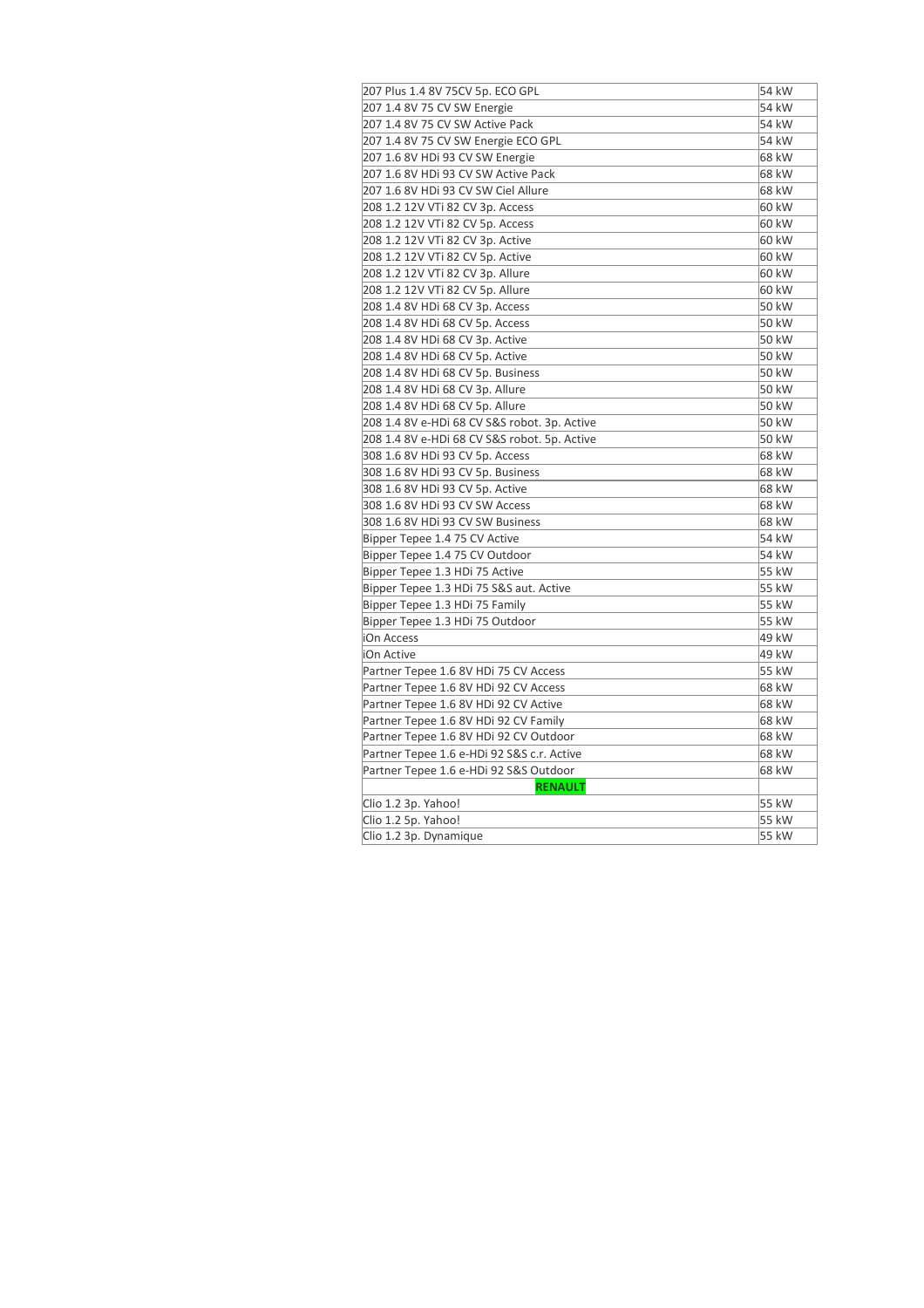| Clio 1.2 5p. Dynamique                | 55 kW |
|---------------------------------------|-------|
| Clio 1.2 3p. Live!                    | 55 kW |
| Clio 1.2 5p. Live!                    | 55 kW |
| Clio 1.2 3p. GPL Yahoo!               | 55 kW |
| Clio 1.2 5p. GPL Yahoo!               | 55 kW |
| Clio 1.2 3p. GPL Dynamique            | 55 kW |
| Clio 1.2 5p. GPL Dynamique            | 55 kW |
| Clio 1.5 dCi 75 CV 3p. Yahoo!         | 55 kW |
| Clio 1.5 dCi 75 CV 5p. Yahoo!         | 55 kW |
| Clio 1.5 dCi 75 CV 3p. Dynamique      | 55 kW |
| Clio 1.5 dCi 75 CV 5p. Dynamique      | 55 kW |
| Clio 1.2 SporTour Yahoo!              | 55 kW |
| Clio 1.2 SporTour Dynamique           | 55 kW |
| Clio 1.5 dCi 75 CV SporTour Yahoo!    | 55 kW |
| Clio 1.5 dCi 75 CV SporTour Dynamique | 55 kW |
| Clio 1.5 dCi 90 CV SporTour Dynamique | 66 kW |
| Clio 1.5 dCi 90 CV SporTour Live!     | 66 kW |
| Nuova Clio 1.2 75 CV 5p. Wave         | 55 kW |
| Nuova Clio 1.2 75 CV 5p. Live         | 55 kW |
| Nuova Clio 1.2 75 CV 5p. GPL Wave     | 54 kW |
| Nuova Clio 1.2 75 CV 5p. GPL Live     | 54 kW |
| Nuova Clio 1.5 dCi 8V 75 CV 5p. Wave  | 55 kW |
| Nuova Clio 1.5 dCi 8V 75 CV 5p. Live  | 55 kW |
| Kangoo 1.5 dCi 75 CV 5p. Attractive   | 55 kW |
| Kangoo 1.5 dCi 90 CV 5p. Attractive   | 66 kW |
| Kangoo 1.5 dCi 90 CV 5p. Tom Tom      | 66 kW |
| Kangoo 1.5 dCi 90 CV S&S 5p. Energy   | 66 kW |
| Kangoo 1.5 dCi 90 CV 5p. GO           | 66 kW |
| Megane 1.5 dCi 90 CV Wave             | 66 kW |
| Modus 1.2 Wave                        | 55 kW |
| Modus 1.5 dCi 75 CV Wave              | 55 kW |
| Grand Modus 1.2 Wave                  | 55 kW |
| Grand Modus 1.5 dCi 75 CV Wave        | 55 kW |
| Grand Modus 1.5 dCi 90 CV Live        | 65 kW |
| Twingo 1.2 Wave                       | 55 kW |
| Twingo 1.2 Live!                      | 55 kW |
| Twingo 1.2 105gr Energy               | 55 kW |
| Twingo 1.2 Etoile                     | 55 kW |
| Twingo 1.2 BVR Live!                  | 55 kW |
| Twingo 1.5 dCi 75 CV Wave             | 55 kW |
| Twingo 1.5 dCi 75 CV Live!            | 55 kW |
| Twingo 1.5 dCi 75 CV Etoile           | 55 kW |
| <b>SEAT</b>                           |       |
| Altea 1.4 Reference                   | 63 kW |
| Altea 1.6 TDI CR Reference            | 66 kW |
| Altea XL 1.4 Reference                | 63 kW |
|                                       |       |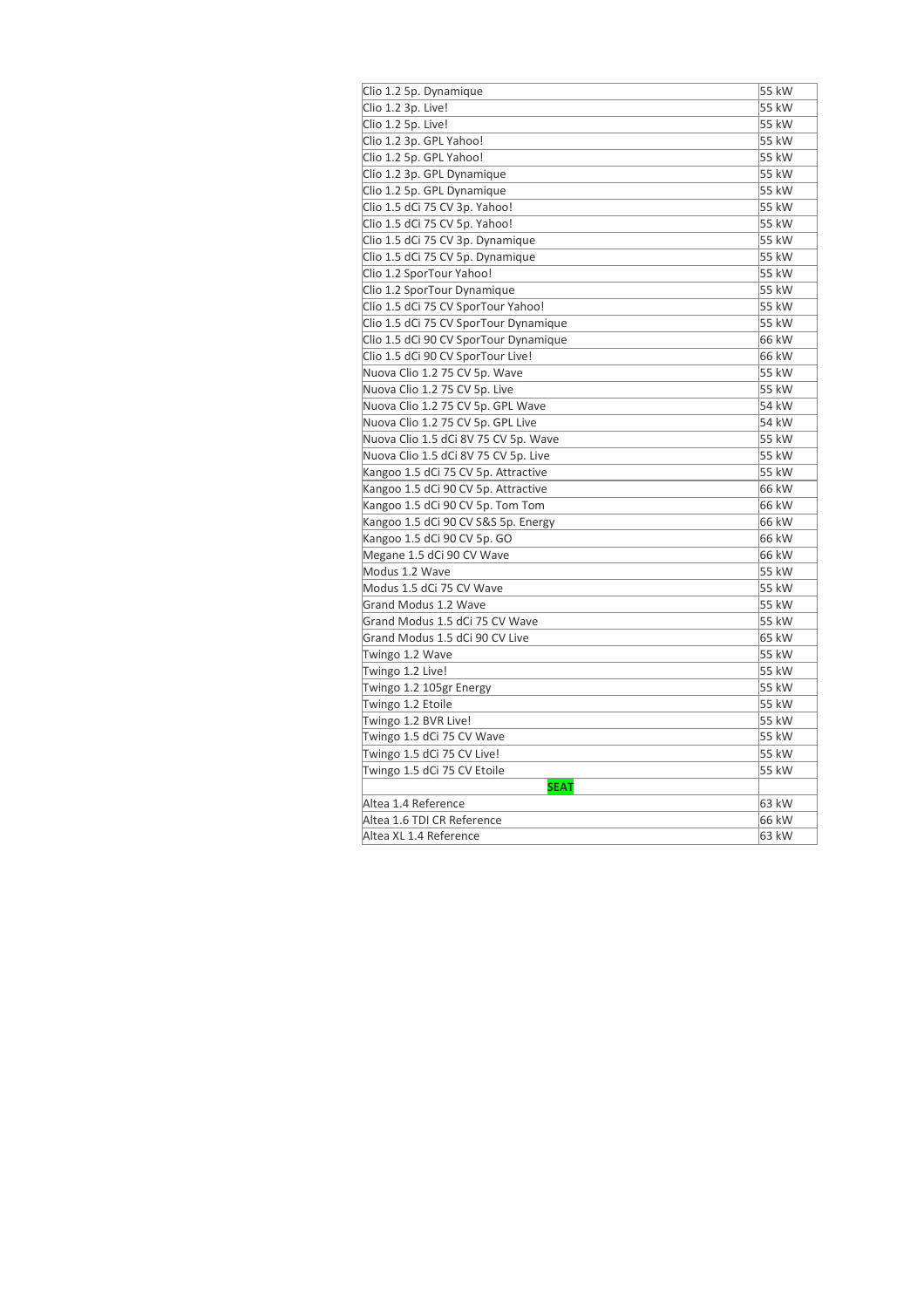| Altea XL 1.6 TDI CR Reference            | 66 kW |
|------------------------------------------|-------|
| Ibiza 1.2 60 CV 3p. Reference            | 44 kW |
| Ibiza 1.2 70 CV 3p. Reference            | 51 kW |
| Ibiza 1.2 70 CV 3p. Style                | 51 kW |
| Ibiza 1.2 TDI CR 3p. Reference           | 55 kW |
| Ibiza 1.2 TDI CR 3p. Style               | 55 kW |
| Ibiza 1.2 60 CV 5p. Reference            | 44 kW |
| Ibiza 1.2 70 CV 5p. Reference            | 51 kW |
| Ibiza 1.2 70 CV 5p. Style                | 51 kW |
| Ibiza 1.6 5p. Reference BI FUEL          | 60 kW |
| Ibiza 1.6 5p. Style BI FUEL              | 60 kW |
| Ibiza 1.2 TDI CR 5p. Reference           | 55 kW |
| Ibiza 1.2 TDI CR 5p. Style               | 55 kW |
| Ibiza 1.2 TDI CR 5p. Reference Ecomotive | 55 kW |
| Ibiza ST 1.2 60 CV Reference             | 44 kW |
| Ibiza ST 1.2 Reference                   | 51 kW |
| Ibiza ST 1.2 Style                       | 51 kW |
| Ibiza ST 1.2 TDI CR Reference            | 55 kW |
| Ibiza ST 1.2 TDI CR Style                | 55 kW |
| Ibiza ST 1.2 TDI CR Ecomotive Reference  | 55 kW |
| Ibiza ST 1.6 TDI CR Style                | 66 kW |
| Leon 1.4 Reference                       | 63 kW |
| Leon 1.6 TDI 90 CV CR Reference          | 66 kW |
| Leon 1.6 TDI Reference                   | 66 kW |
| Leon 1.6 TDI Business                    | 66 kW |
| Mii 1.0 3p. Reference                    | 44 kW |
| Mii 1.0 5p. Reference                    | 44 kW |
| Mii 1.0 3p. Style                        | 44 kW |
| Mii 1.0 5p. Style                        | 44 kW |
| Mii 1.0 ASG 3p. Style                    | 44 kW |
| Mii 1.0 ASG 5p. Style                    | 44 kW |
| Mii 1.0 75 CV 3p. Chic                   | 55 kW |
| Mii 1.0 75 CV 5p. Chic                   | 55 kW |
| Mii 1.0 75CV ASG 3p. Chic                | 55 kW |
| Mii 1.0 68 CV 3p. Reference Ecofuel      | 50 kW |
| Mii 1.0 68 CV 5p. Reference Ecofuel      | 50 kW |
| Mii 1.0 68 CV 3p. Style Ecofuel          | 50 kW |
| <b>SKODA</b>                             |       |
| Citigo 1.0 60 CV 3p. Active              | 44 kW |
| Citigo 1.0 60 CV 5p. Active              | 44 kW |
| Citigo 1.0 60 CV 3p. Ambition            | 44 kW |
| Citigo 1.0 60 CV 5p. Ambition            | 44 kW |
| Citigo 1.0 60 CV 3p. ASG Ambition        | 44 kW |
| Citigo 1.0 60 CV 5p. ASG Ambition        | 44 kW |
| Citigo 1.0 60 CV 3p. Elegance            | 44 kW |
| Citigo 1.0 60 CV 5p. Elegance            | 44 kW |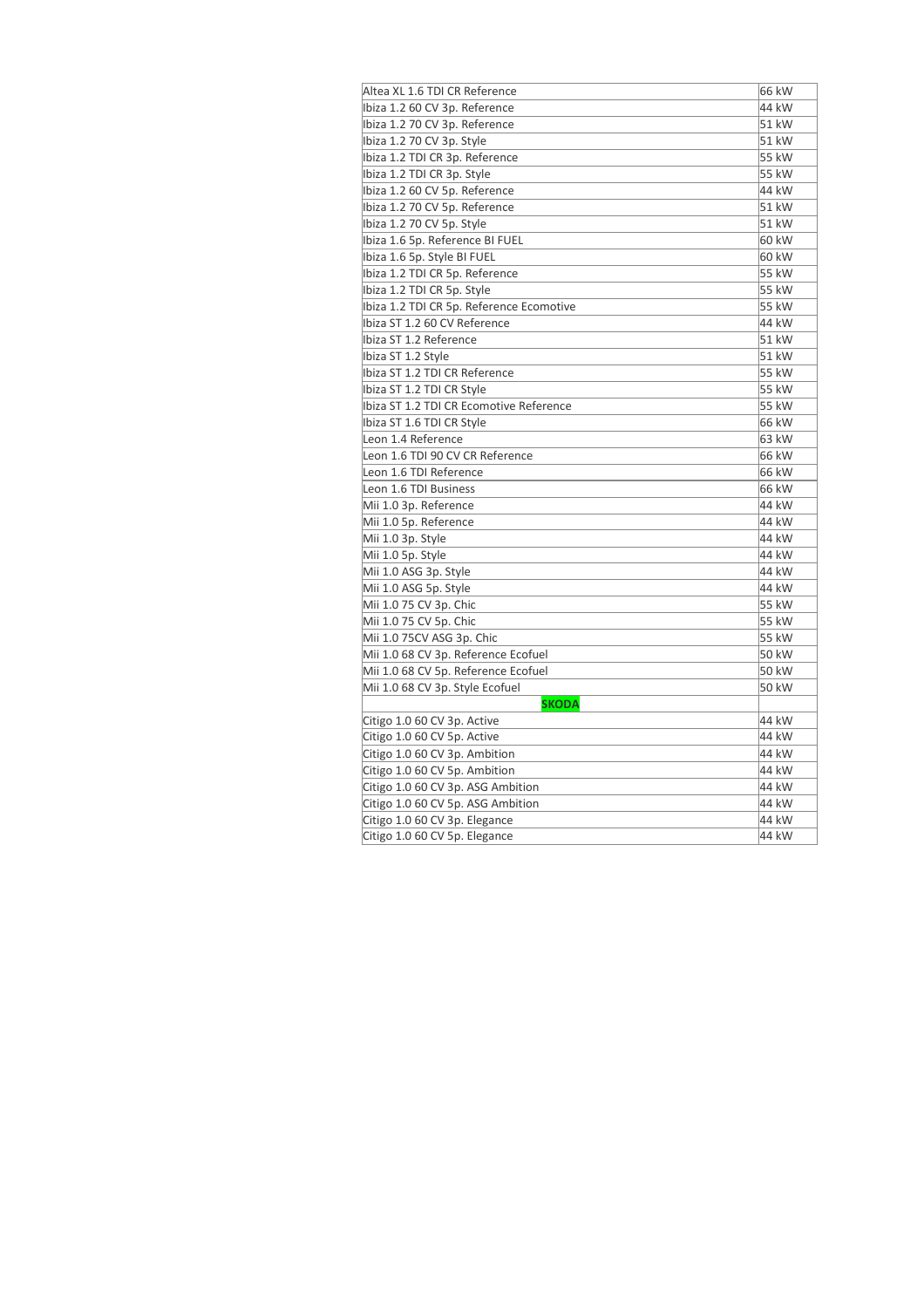| Citigo 1.0 60 CV 3p. ASG Elegance      | 44 kW |
|----------------------------------------|-------|
| Citigo 1.0 60 CV 5p. ASG Elegance      | 44 kW |
| Fabia 1.2 6V 60 CV 5p. Active          | 44 kW |
| Fabia 1.2 12V 70 CV 5p. Style          | 51 kW |
| Fabia 1.2 12V 70 CV 5p. Ambition       | 51 kW |
| Fabia 1.2 12V 70 CV 5p. Monte-Carlo    | 51 kW |
| Fabia 1.2 TDI CR 75 CV 5p. GreenLine   | 55 kW |
| Fabia 1.6 TDI CR 75 CV 5p. Active      | 55 kW |
| Fabia 1.6 TDI CR 75 CV 5p. Ambition    | 55 kW |
| Fabia 1.6 TDI CR 75 CV 5p. Monte-Carlo | 55 kW |
| Fabia 1.6 TDI CR 90 CV 5p. Style       | 66 kW |
| Fabia 1.6 TDI CR 90 CV 5p. Ambition    | 66 kW |
| Fabia 1.6 TDI CR 90 CV 5p. Monte-Carlo | 66 kW |
| Fabia 1.2 6V 60 CV Wagon Active        | 44 kW |
| Fabia 1.2 12V 70 CV Wagon Style        | 51 kW |
| Fabia 1.2 12V 70 CV Wagon Ambition     | 51 kW |
| Fabia 1.2 TDI CR 75 CV Wagon GreenLine | 55 kW |
| Fabia 1.6 TDI CR 75 CV Wagon Active    | 55 kW |
| Fabia 1.6 TDI CR 75 CV Wagon Ambition  | 55 kW |
| Fabia 1.6 TDI CR 90 CV Wagon Style     | 66 kW |
| Fabia 1.6 TDI CR 90 CV Wagon Ambition  | 66 kW |
| Roomster 1.2 12V 70 CV Active          | 51 kW |
| Roomster 1.2 12V 70 CV Ambition        | 51 kW |
| Roomster 1.2 TSI 86 CV Style           | 63 kW |
| Roomster 1.2 TSI 86 CV Ambition        | 63 kW |
| Roomster 1.2 TSI 86 CV Scout           | 63 kW |
| Roomster 1.2 TDI CR 75 CV Active       | 55 kW |
| Roomster 1.2 TDI CR 75 CV GreenLine    | 55 kW |
| Roomster 1.2 TDI CR 75 CV Ambition     | 55 kW |
| Roomster 1.6 TDI CR 90 CV Active       | 66 kW |
| Roomster 1.6 TDI CR 90 CV Style        | 66 kW |
| Roomster 1.6 TDI CR 90 CV Ambition     | 66 kW |
| Roomster 1.6 TDI CR 90 CV Scout        | 66 kW |
| <b>SMART</b>                           |       |
| fortwo 1000 45 kW MHD coupé pure       | 45 kW |
| fortwo 800 40 kW coupé pure cdi        | 40 kW |
| fortwo 800 40 kW coupé pulse cdi       | 40 kW |
| fortwo 800 40 kW coupé passion cdi     | 40 kW |
| fortwo 800 40 kW cabrio pure cdi       | 40 kW |
| fortwo 800 40 kW cabrio pulse cdi      | 40 kW |
| fortwo 800 40 kW cabrio passion cdi    | 40 kW |
| fortwo 800 40 kW coupé teen cdi sp.ed. | 40 kW |
| <b>SUBARU</b>                          |       |
| Trezia 1.4D 6MT Comfort                | 66 kW |
| Trezia 1.4D-L 6MT Trend                | 66 kW |
| Trezia 1.4D-S 6MT Exclusive            | 66 kW |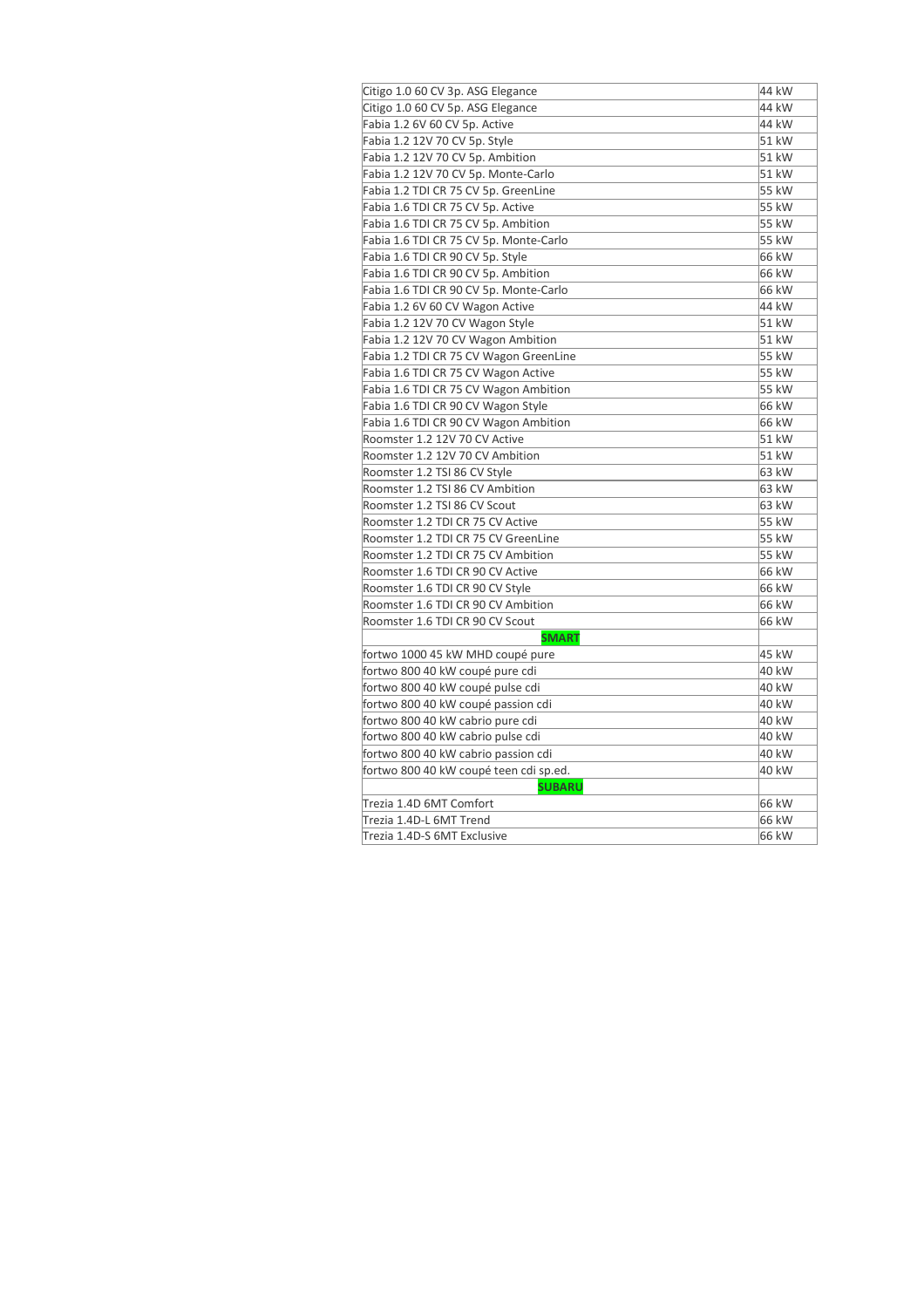| <b>SUZUKI</b>                             |       |
|-------------------------------------------|-------|
| Alto 1.0 5p. L                            | 50 kW |
| Alto 1.0 5p. GL                           | 50 kW |
| Alto 1.0 5p. GLX                          | 50 kW |
| Alto 1.0 5p. A/T GL                       | 50 kW |
| Alto 1.0 GPL 5p. L                        | 50 kW |
| Alto 1.0 GPL 5p. GL                       | 50 kW |
| Alto 1.0 GPL 5p. GLX                      | 50 kW |
| Alto 1.0 VVT 5 porte L                    | 50 kW |
| Alto 1.0 VVT 5 porte GL                   | 50 kW |
| Alto 1.0 VVT Start & Stop 5 porte         | 50 kW |
| Alto 1.0 VVT 5 porte GLX                  | 50 kW |
| Splash 1.0 VVT GL                         | 50 kW |
| Splash 1.0 VVT GL Style                   | 50 kW |
| Splash 1.0 VVT GL Style Start & Stop      | 50 kW |
| Swift 1.3 DDiS 3p. GL                     | 55 kW |
| Swift 1.3 DDiS 3p. GL Style               | 55 kW |
| Swift 1.3 DDiS 3p. GL Top                 | 55 kW |
| Swift 1.3 DDiS 5p. GL                     | 55 kW |
| Swift 1.3 DDiS 5p. GL Style               | 55 kW |
| Swift 1.3 DDiS 5p. GL Top                 | 55 kW |
| Swift 1.3 DDiS Start&Stop 3p.             | 55 kW |
| Swift 1.3 DDiS Start&Stop 5p.             | 55 kW |
| <b>TATA</b>                               |       |
| Vista 1.4 Safire 5p                       | 55 kW |
| Vista LX 1.4 Safire 5p                    | 55 kW |
| Vista 1.4 Safire Bi Fuel (Gpl) 5p         | 55 kW |
| Vista LX 1.4 Safire Bi Fuel (Gpl) 5p      | 55 kW |
| Vista 1.4 Safire Bi Fuel (Metano) 5p      | 55 kW |
| Vista LX 1.4 Safire Bi Fuel (Metano) 5p   | 55 kW |
| ΤΟΥΟΤΑ                                    |       |
| Aygo 1.0 12V VVT-i 3p. Active Connect     | 50 kW |
| Aygo 1.0 12V VVT-i 3p. Lounge Connect     | 50 kW |
| Aygo 1.0 12V VVT-i 3p. Lounge Connect MMT | 50 kW |
| Aygo 1.0 12V VVT-i 3p. Orange Connect     | 50 kW |
| Aygo 1.0 12V VVT-i 3p. Orange Connect MMT | 50 kW |
| Aygo 1.0 12V VVT-i 5p. Active Connect     | 50 kW |
| Aygo 1.0 12V VVT-i 5p. Lounge Connect     | 50 kW |
| Aygo 1.0 12V VVT-i 5p. Lounge Connect MMT | 50 kW |
| Aygo 1.0 12V VVT-i 5p. Orange Connect     | 50 kW |
| Aygo 1.0 12V VVT-i 5p. Orange Connect MMT | 50 kW |
| iQ 1.0 CVT Trend                          | 50 kW |
| Verso-S 1.4D MT                           | 66 kW |
| Verso-S 1.4D MT Active                    | 66 kW |
| Verso-S 1.4D MT Lounge                    | 66 kW |
| Verso-S 1.4D MT Style                     | 66 kW |